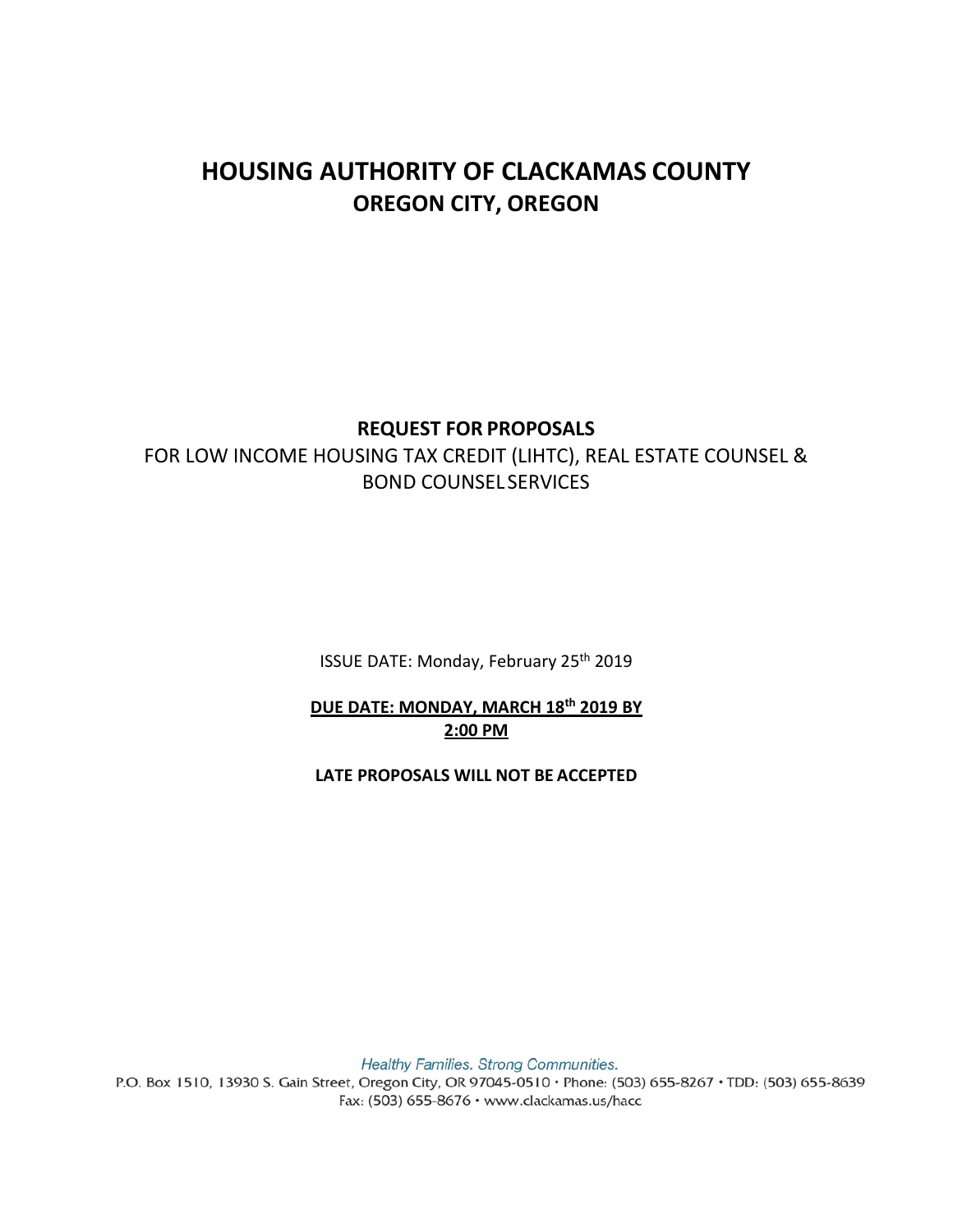## **REQUEST FOR PROPOSALS**

FOR LOW INCOME HOUSING TAX CREDIT (LIHTC), REAL ESTATE COUNSEL & BOND COUNSEL **SERVICES** 

The Housing Authority of Clackamas County (HACC) requests proposals fromprofessional consultants to provide Real Estate Counsel and Bond Counsel Services to support a wide variety of acquisition, renovation and new construction projects.

| <b>Issue Date:</b>   | Monday, February 25 <sup>th</sup> 2019   |
|----------------------|------------------------------------------|
| <b>Closing Date:</b> | Monday, March 18 <sup>th</sup> at 2:00pm |

*Proposals are to be delivered by email to the RFP Contact. Late submittals will not be considered.*

| <b>Submit Proposals to:</b> | Housing Authority of Clackamas County<br>Attention: Angel Sully                                                                      |
|-----------------------------|--------------------------------------------------------------------------------------------------------------------------------------|
| By email:                   | asully@clackamas.us                                                                                                                  |
| <b>RFP Contact:</b>         | For all questions, please contact:<br>Housing Authority of Clackamas County<br>telephone: 503.650.3165<br>email: asully@clackamas.us |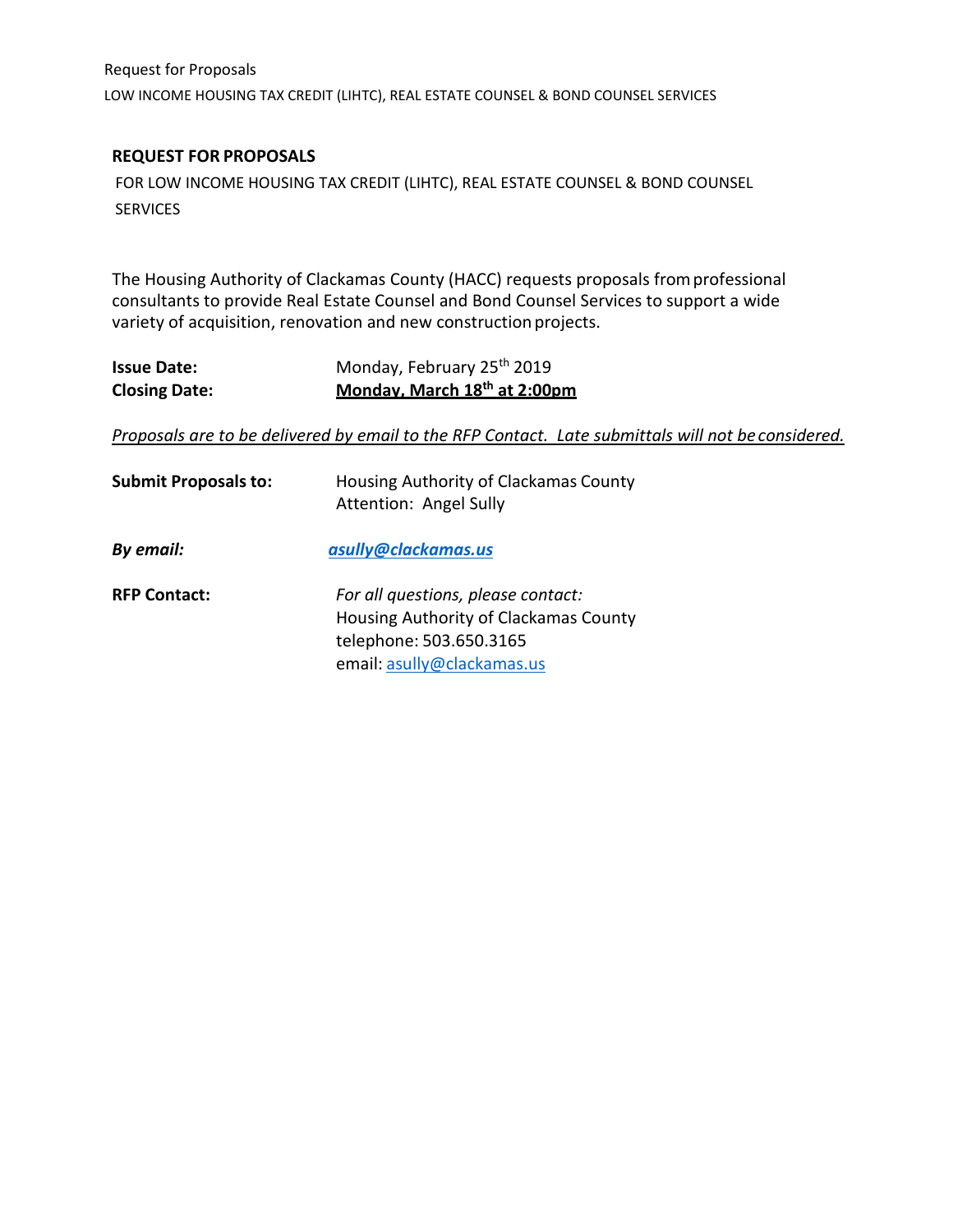## Request for Proposals LOW INCOME HOUSING TAX CREDIT (LIHTC), REAL ESTATE COUNSEL & BOND COUNSEL SERVICES

## **I. INTRODUCTION**

## **A. Purpose**

The Housing Authority of Clackamas County (HACC) requests proposals from qualified professional consultants for the provision of Low Income Housing Tax Credit (LIHTC), Bond Counsel Services, and general Real Estate Services in connection with proposed redevelopments of affordable housing. HACC has an on-going need for these types of professional services to support a wide variety of acquisition, renovation and new construction projects.

As a result of this solicitation, HACC intends to award either a single or multiple contract(s) for the provision of these services as required over the term of the contract. The contract(s) will be for a three-year period, beginning in March 2019.

## **B. Housing Authority of Clackamas County**

The HACC is a division of the Clackamas County Department of Health, Housing and Human Services and is governed by a Board of Commissioners made up of the Clackamas County Board of Commissioners plus one Housing Authority Resident Commissioner. With an annual operating budget of \$23.0 million, HACC maintains (546) public housing units, (1,752) Housing Choice Vouchers, and (357) units of affordable and special needshousing.

## **C. Project Overview**

HACC seeks to establish an indefinite-quantity contract or contracts for the provision of Real Estate Counsel and Bond Counsel Services. See Section II for a description of the required services. The contract term(s) will be three-years, beginning in March 2019 with an option for extensions. Services will be ordered as needed by means of written Task Order. In the event multiple contracts are awarded, HACC will assign Task Orders based on the following criteria, which is listed in order of precedence:

- 1. The specific expertise of the services required matched with theConsultant.
- 2. Performance on previous Task Orders.

## **D. Task Orders**

As projects proceed and LIHTC, Real Estate Counsel, and Bond Counsel Services are required, HACC staff will contact the selected Consultant and provide a project-specific scope of work and request a cost proposal. All costs for services under this contract shall be based on established hourly rates or unit prices. Once a scope of work and cost has been finalized by HACC and theConsultant, a written Task Order will be issued authorizing the Work. Task Orders may be issued via fax, email or regular postal delivery. Oral Task Orders will not be utilized.

## **II. SCOPE OF SERVICES**

## **A. Overview**

In March of 2016, HACC's Board of Commissioners adopted HACC's housing portfolio goals, including identifying opportunities to increase HACC's housing portfolio through new development and the acquisition of existing housing as well as disposing of HACC's scattered site public housing portfolio. In short, HACC intends to move forward with multiple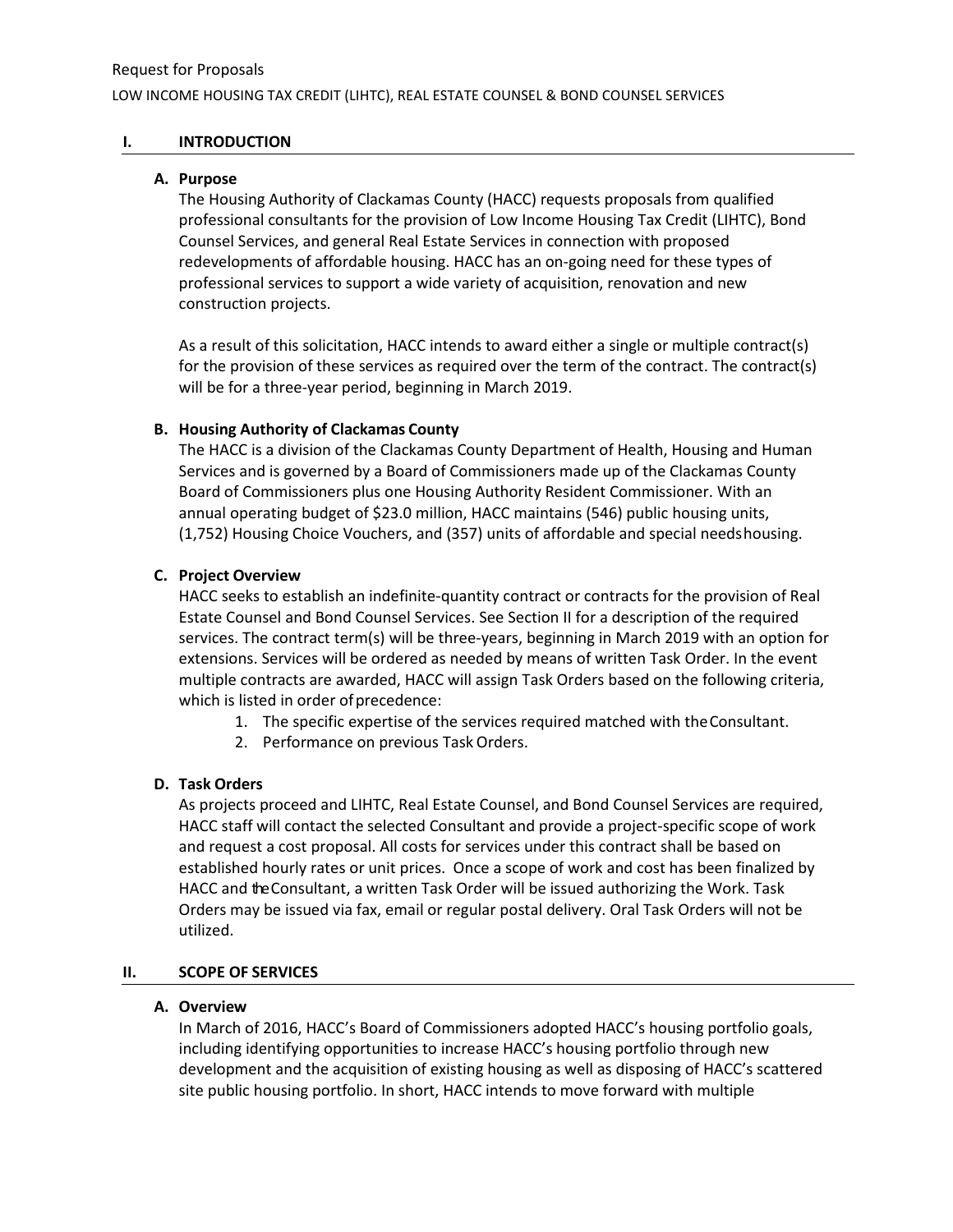#### LOW INCOME HOUSING TAX CREDIT (LIHTC), REAL ESTATE COUNSEL & BOND COUNSEL SERVICES

development efforts over the next several years. As these projects proceed, HACC anticipates the need for a variety of Real Estate Counsel and Bond Counsel Services and desires to establish a three year contract with options for extensions with one or more consultants depending upon their respective area of expertise and experience.

The LIHTC/Real Estate Counsel shall have specialized legal experience with Federal laws governing primarily programs of the U.S. Department of Housing and Urban Development (HUD), including but not limited to, the Rental Assistance Demonstration (RAD) program, HUD's HOME and Community Development Block Grant (CDBG) and Section 108 programs, the Internal Revenue Service (IRS) Section 42 Low Income Housing Tax Credit (LIHTC) program, Oregon Housing and Community Services (OHCS) or other related federal, state or local programs that provide financial assistance for affordable housing development and management.

The Bond Counsel shall have specialized experience and qualifications in legal matters pertaining to the issuance of tax-exempt or taxable bonds issued for the purpose of housing, commercial or industrial development. Experience with the issuance of private activity bonds is essential.

Respondents may choose to submit a proposal for all of the categories listed above or either one of the two categories. Firms that provide both types of legal counsel may submit an application or HACC may choose to contract real estate or bond counsel from two separate firms.

#### **B. Specific Services Requested**

Within the categories indicated above, the selected contractor(s) will be a direct advisor to HACC throughout the entire development process. The contractor(s) will be expected to work in partnership with HACC staff, development partner(s), if applicable, HUD representatives, OHCS representatives, HACC's General Counsel, financial consultant, lenders, investors and other relevant project partners. HACC anticipates the specific scope of services will include the following generaltasks:

#### **HACC Issuer's Bond Counsel:**

- Experience with the issuance of private activity bonds in the State of Oregon.
- Experience with municipal securities and securities tax law.
- Review of Official Statement or Private Placement Memorandum
- Preparation of documents required for TEFRA hearing preparation of bond documents, including indenture agreement
- "Additional Interest" component.
- Attendance at the TEFRA Hearing and/or Board meeting approving the bond financing may be desired by HACC.
- Assistance and participation in the closing process for all financing proceeds required to issue a Notice to Proceed to the developer to begin construction
- This firm must have represented the issuer in a minimum of fifty (50) private activity revenue bond/4% tax credit transactions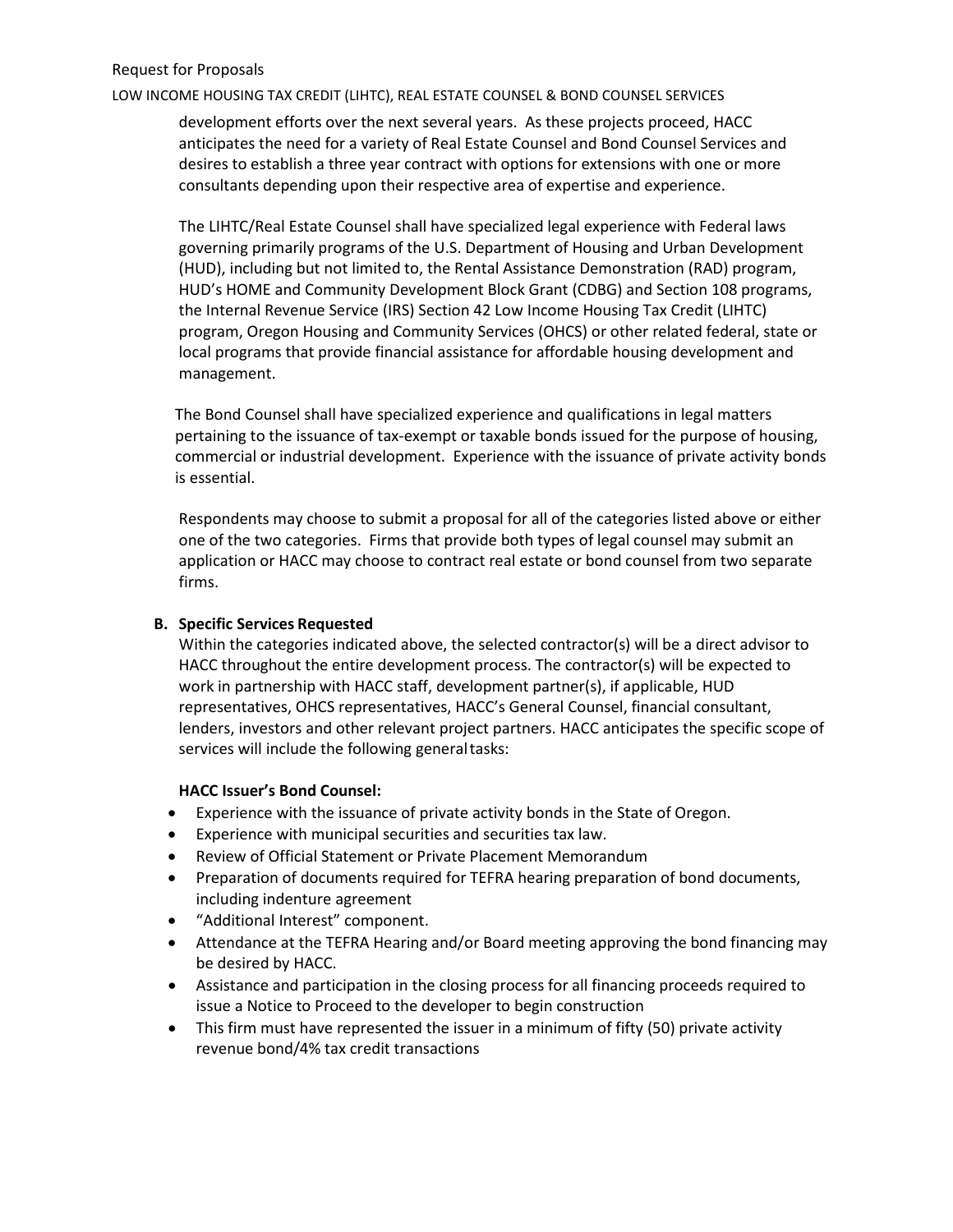### LOW INCOME HOUSING TAX CREDIT (LIHTC), REAL ESTATE COUNSEL & BOND COUNSEL SERVICES

## **HACC Real Estate and Tax Counsel:**

- Document preparation will include the following for both the Disposition and HOME Loans:
	- o Loan Agreement
	- o Note
	- o Deed of Trust
	- $\circ$  Regulatory Agreement, recorded against the land, requiring long term affordability, independent of outstanding loan amounts from HACC
	- o Inter creditor Agreement
	- o Subordination Agreement
	- $\circ$  Document(s) necessary to secure the ORS property tax exemption for qualified low income rental housing, which may include joint venture agreements between HACC and potential development partners
	- o Successful creation and acceptance of Tax Opinion documents
- This attorney/firm will also represent HACC's interests in:
	- $\circ$  Limited Partnership Agreement, particularly as it pertains to projects with 4% or 9% Low Income Housing Tax Credits (LIHTC)
	- o Bond Financing Documents (this task may be deferred to bond counsel)
	- o FHA Financing Documents
	- o Construction/Permanent Loan Agreement, Note, Deed of Trust, guaranty and servicing agreements, and others as appropriate
- The firm must have both experience and good working relationships with Oregon Housing and Community Services (OHCS). Preference will be given to firms that can demonstrate complex financial closings that involve OHCS and their bond counsel
- The firm must have a successful track record of issuing Tax Opinion documentation
- The firm must have demonstrated expertise in applying for, securing and closing Rental Assistance Demonstration (RAD) transactions
- The firm must have demonstrated expertise in land use law, with emphasis on rezoning and land partitioning. Preference will be given to firms that have land use experience in Oregon and have capacity within the firm to assist HACC with our varied land use needs as we convert our public housing portfolio
- The firm must have represented public agency lenders in a minimum of fifty (50) 9% or 4% LIHTC transactions

## **C. Owner's Representative Services**

## **Other Services**

• Assess impacts on other HACC programs including, but not limited to, increased utilization of project-based Section 8 vouchers, increased number of LIHTC units and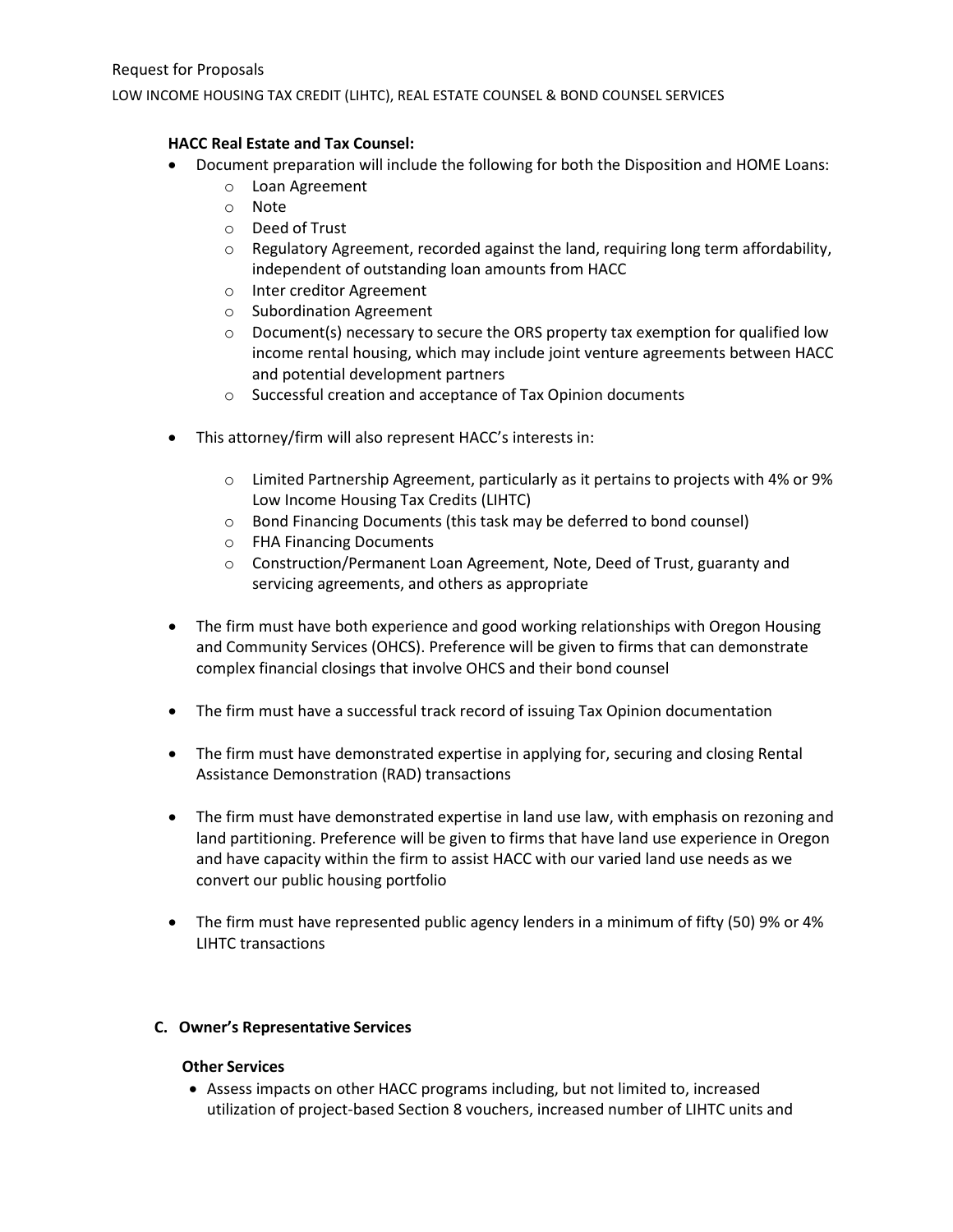### LOW INCOME HOUSING TAX CREDIT (LIHTC), REAL ESTATE COUNSEL & BOND COUNSEL SERVICES

other non-HACC units, disposal of scattered site public housing units and possible increased utilization of portable Section 8 vouchers.

- Meet with HACC staff, as necessary.
- When requested, appear before the Board of Commissioners of HACC and funding partners.
- Provide other real estate development and Real Estate Counsel and Bond Counsel Services as deemed necessary by HACC.

## **III. SUBMISSION REQUIREMENTS**

## **A. Minimum Requirements**

To be qualified to respond, respondents must not be debarred, suspended, or otherwise ineligible to contract with HACC, and must **not** be included on the General Services Administration's "List of Parties Excluded From Federal Procurement and Non-Procurement Programs" or the Department of Housing and Urban Development's "Limited Denial of Participation" list.

## **B. General**

Brevity is strongly encouraged. Respond only to items listed below and include only relevant information. The reviewers will not consider materials that are not requestedbelow. Once submitted, no additions, deletions, or substitutions may be made to written proposals.

## **C. Submission Requirements**

To be considered responsive and responsible, each respondent shall respond to the following requirements. Responses must be specific and complete unto themselves. Any submittal that, in the opinion of HACC, does not fully and completely address these requirements will not be reviewed**. Limit your proposal to the equivalent of (25) singlesided pages. Page limit does not include cover letter and/or requiredattachments.**

## **1. Cover Letter**

Limit letter to a maximum of two (2) pages. Introduce your firm and describe your general philosophy and relevant experience for the contemplatedwork.

## **2. Firm Description**

- a. Discuss the firm's history, organization and size including number of staff in each work area.
- b. Describe the overall staffing approach to be used in connection with this contract. Provide information regarding staff experience and qualifications that demonstrates the respondent's capacity to perform the required services. If the firm is multidisciplinary, please describe the resources and skills it brings. If the firm is small or is a sole proprietorship, please describe the approach to involving  $3<sup>rd</sup>$  party contractors for task orders requiring multiple disciplines.
- c. Identify by name and title, and provide resumes of key personnel who will be assigned to work on Task Orders. Resumes should include specific information regarding experience in providing the types of services outlined in Section III of this RFP.
- d. Identify a Project Manager for the firm.
- e. Provide (3) references, previous and/or current, including the name and title of the contact person, their mailing address, email address, phone number and fax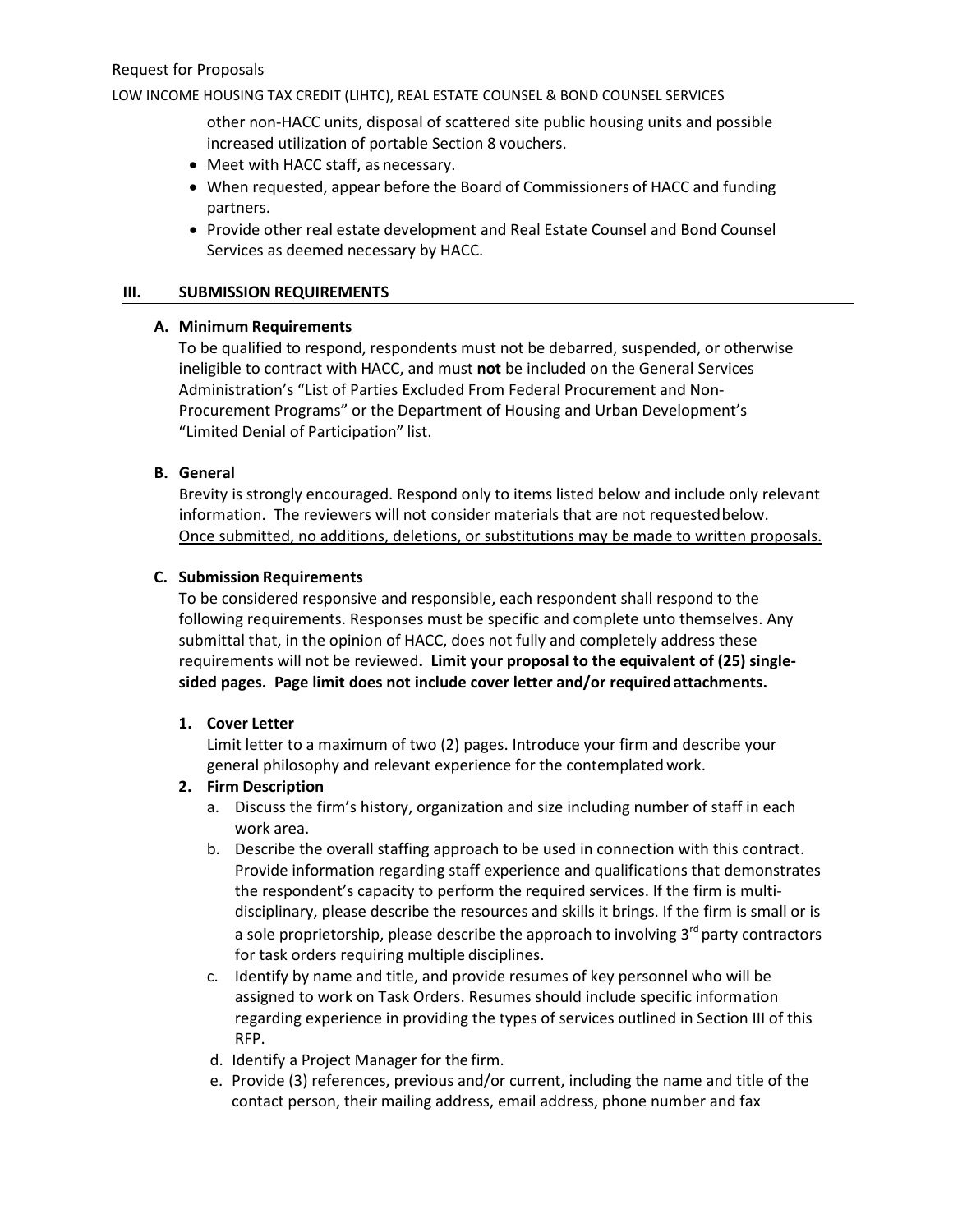LOW INCOME HOUSING TAX CREDIT (LIHTC), REAL ESTATE COUNSEL & BOND COUNSEL SERVICES

number.

## **3. Similar Project Experience**

Describe your firm's relevant experience participation and completion of multi-family affordable housing projects utilizing LIHTC, tax exempt bonds, HUD financing, RAD transactions etc.

- a. Experience in the development and implementation of long term financial plans for public entities with income generating real estate assets
- b. Experience with tax exempt bonds and low income housing tax credits used for the purpose of financing affordable housing and related infrastructure.
- c. Predevelopment, Construction and Permanent Financing

## **4. Fee Proposal**

Include a fee proposal and schedule that identifies the reasonable hourly fee for real estate development and Real Estate Counsel and Bond Counsel Services for all staff that might be required for work under the contract resulting from the RFP. The fee schedule shall include all professional services and all administrative costs. Respondents will not be reimbursed for general overhead. Reasonable annual adjustments to rates will be considered by HACC over the life of the 3-year contract.

## **5. Third Party Billings**

It is anticipated that HACC will request development services that may require the services of not-yet-identified 3<sup>rd</sup> parties (i.e. architecture services). Please provide the proposed markup (if any, as a percentage of  $3<sup>rd</sup>$  party billing) to be charged to HACC in such instances.

## **6. Required Forms**

The following forms must be fully completed and signed by the appropriate person and included in the qualifications package:

- a. Lobbying Certificate Exhibit B
- b. Debarment Certificate Exhibit C
- c. Form HUD 5369-C Exhibit E

## **7. Format Requirements**

Submittals will only be received by the RFP Contact via email. Please consider this format when assembling the submittal:

- a. An 8.5" X 11" format, either vertical or horizontal; and
- b. A font size no smaller than 10 points.

## **IV. EVALUATION**

## **A. Method of Award**

HACC will appoint a Selection Committee to evaluate the Proposals. The Committee will evaluate written responses to the RFP and shall apply the evaluation criteria and scoring set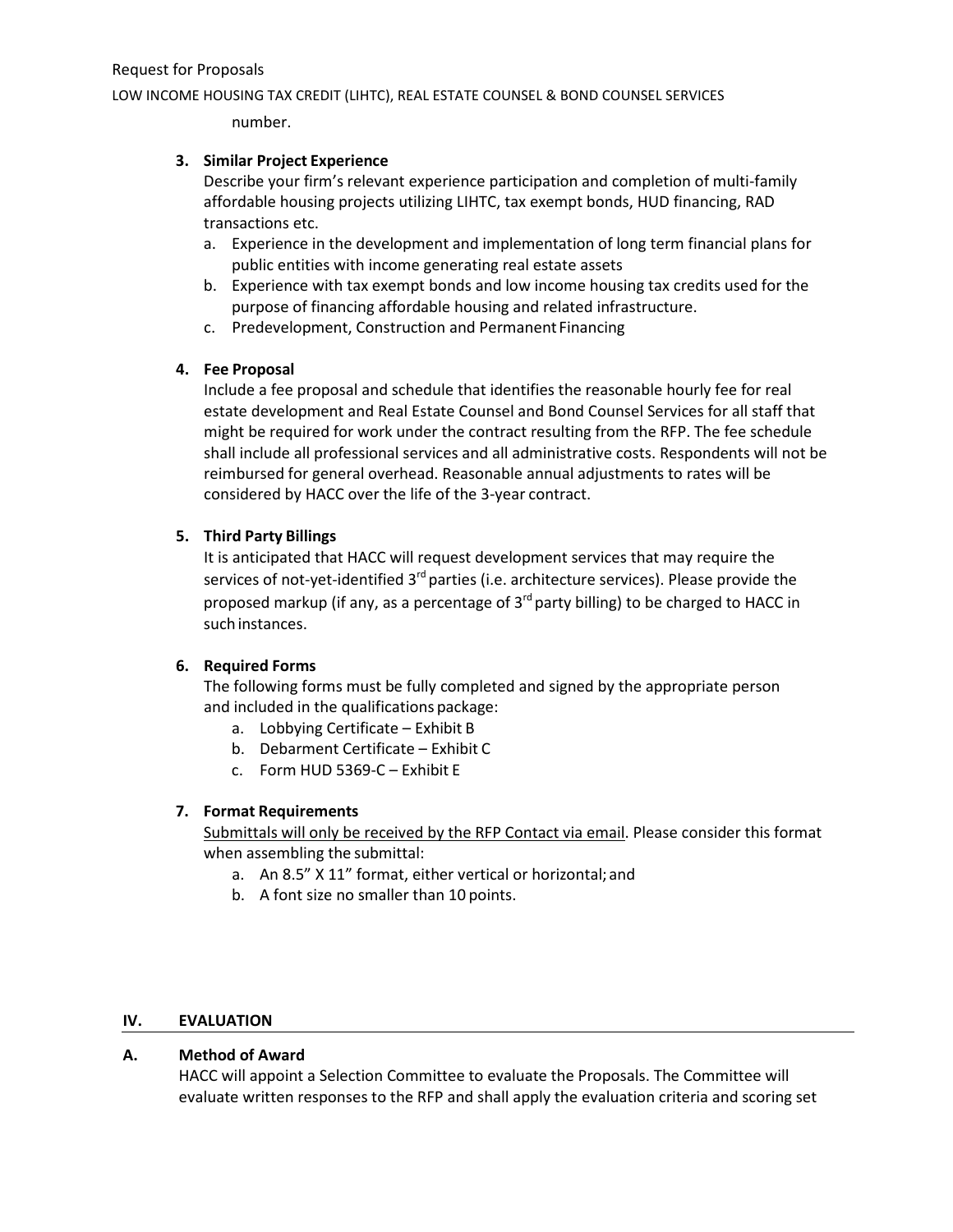LOW INCOME HOUSING TAX CREDIT (LIHTC), REAL ESTATE COUNSEL & BOND COUNSEL SERVICES

forth below. The scores will be used to identify the highest ranked firm(s). The Committee will make its recommendation for contract award to the firm(s) determined to be the most highly qualified based on the ranking.

### **B. Evaluation Criteria**

| <b>Submission Requirement</b> | <b>Points</b> |
|-------------------------------|---------------|
| Cover Letter                  | 00            |
| <b>Consultant Firm</b>        | 30            |
| Similar Experience            | 50            |
| Cost                          | 20            |
| <b>Total</b>                  | 100           |

### **V. CLARIFICATIONS AND ADDENDA**

### **A. Questions and Comments**

Any respondent requiring clarification of the information must submit specific questions or comments to the RFP contact via email. **The deadline for submitting such questions is Monday, March 11th.** If in HACC's opinion, additional information or interpretation is necessary; such information will be supplied in the form of an Addendum that will be posted to the HACC website. <http://www.clackamas.us/housingauthority/bids.html>

Such addenda shall have the same binding effect as though contained in the main body of the Request for Proposals. Oral instructions given to prospective respondents by HACC employees or its agents shall not bind HACC. All Addenda shall be issued by HACC not less than three (3) calendar days prior to the qualifications deadline.

## **B. Required Information**

The successful respondent must be:

- Licensed to do business in the State of Oregon and must be licensed (if required by law) to perform the professional services proposed.
- Experience with either bond, LIHTC or RAD transactions as applicable

## **C. Minority Business (MBE) Goals**

The firm submitting a proposal shall be aware of the HACC goals of consistency with Presidential Executive Orders 11625, 12138 and 12432 and Section 3 of the HUD Act of 1968. The HACC goal is to make efforts to ensure that small and minority-owned business, women's business enterprises, labor surplus area business, and individuals or firms located in or owned in substantial part by persons residing in the area of a HACC project are used when possible.

## **D. Award of Contract; Clarification or Rejection ofProposals**

HACC will use a competitive proposal procedure for the acquisition of Real Estate Counsel and Bond Counsel Services as described in Section IV of this document.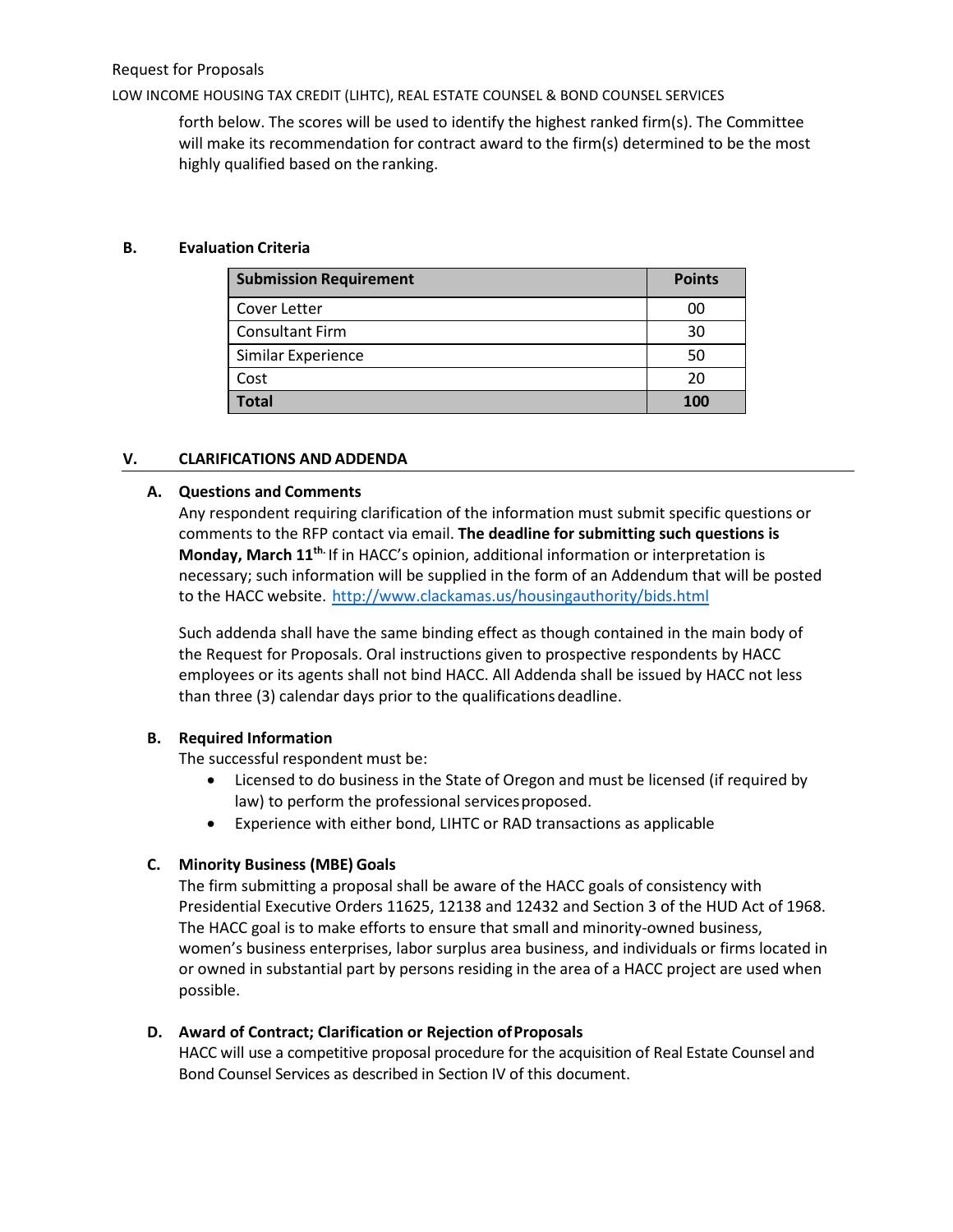#### LOW INCOME HOUSING TAX CREDIT (LIHTC), REAL ESTATE COUNSEL & BOND COUNSEL SERVICES

HACC reserves the right to seek clarification of the written Proposals from respondents.

HACC reserves the right to reject any and all proposals and to waive any informality in proposals received whenever such rejection or waiver is in the interest of the Housing Authority.

HACC reserves the right to reject the proposal of any proposer including those who have previously failed to perform properly, or to complete on time, contracts of a similar nature; who is not in a position to perform the contract, or who has neglected the payment of bills or otherwise disregarded their obligations to subcontractors, material suppliers, or employees.

HACC also reserves the right to reject the proposal of any proposer listed in the current issue of "List of Parties Excluded from Federal Procurement and Non-procurement Programs" U.S. General Services Administration, Office of Acquisition Policy or listed in the HUD Limited Denial of Participation, current edition.

Professional services contracts will not have terms exceeding five years without HUD Approval.

The successful firm shall sign and file with HACC all documents necessary to the successful execution of the contract within ten calendar days after the notice ofaward.

### **E. Right to Protest**

Any actual proposer who is adversely affected or aggrieved by HACC's award of the contract to another proposer on the same solicitation shall have fourteen (14) calendar days after notice of intent to award has been issued to submit to the Executive Director a written protest of the award. The written protest shall specify the grounds upon which the protest is based. A protest must meet the requirements of ORS 279B.410. HACC will not entertain protests submitted after the time period established in thisrule.

#### **F. Insurance Requirements**

Prior to executing a contract, the consultant team shall provide the following documents:

- 1. Proof of \$1,000,000 per occurrence (\$2,000,000 general aggregate) general liability insurance,
- 2. Proof of \$1,000,000 automobile liability insurance,
- 3. Proof of \$1,000,000 combined single limit per occurrence (\$2,000,000 general annual aggregate) professional errors and omissions liabilityinsurance,
- 4. Proof of \$1,000,000 employers liability insurance,
- 5. Proof of Worker's Compensation insurance, and
- 6. Errors and omissions insurance.

All required insurance other than Professional Liability, Worker's Compensation, and Personal Automobile Liability shall include the "Housing Authority of Clackamas County, its agents, officers, and employees" as an additional insured.

## **G. Cancellation**

HACC reserves the right to cancel or reject any or all Proposals, and to cancel award of this contract at any time before execution of the contract by both parties if cancellation is deemed to be in HACC's best interest. In no event shall HACC have any liability for cancellation of award.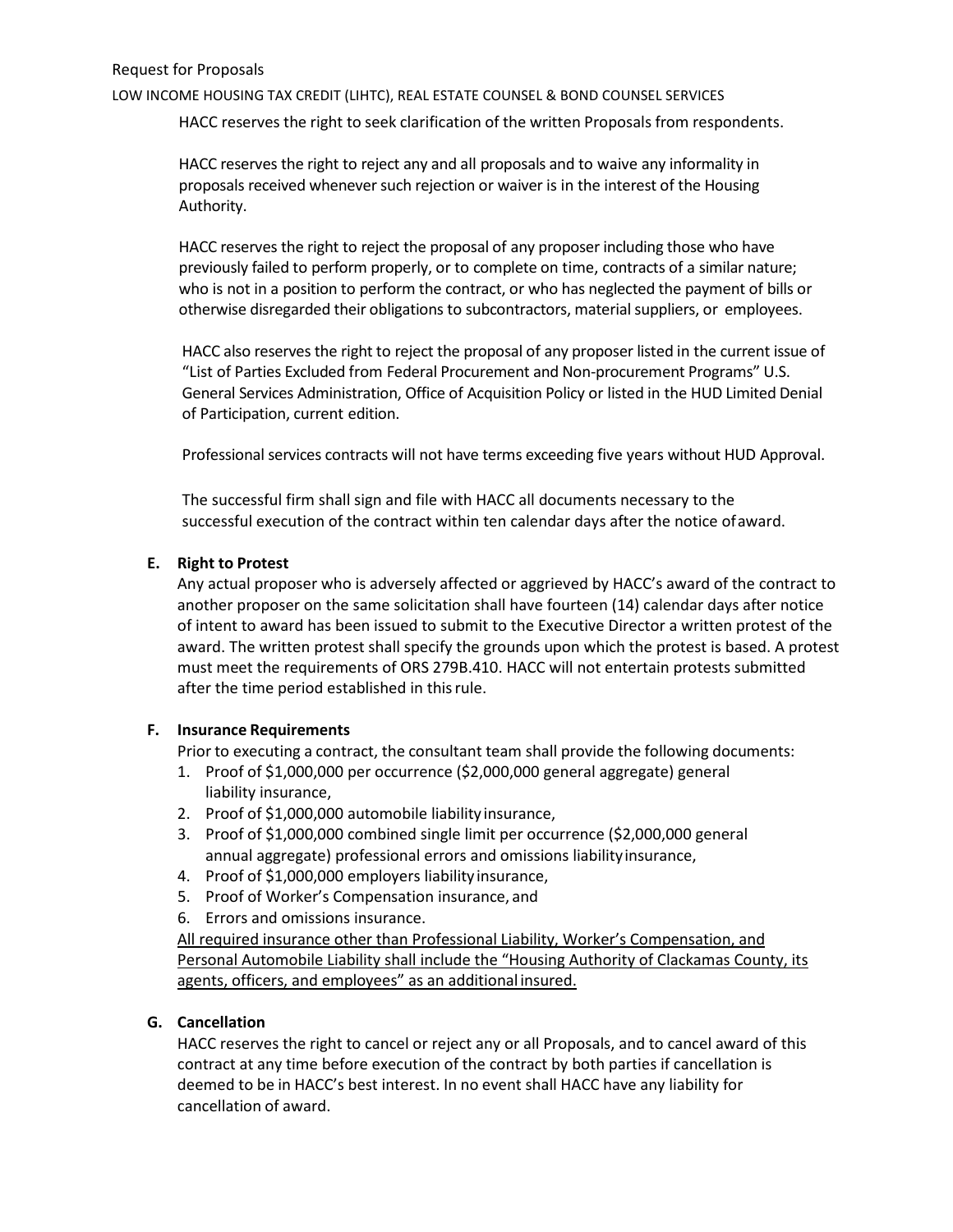LOW INCOME HOUSING TAX CREDIT (LIHTC), REAL ESTATE COUNSEL & BOND COUNSEL SERVICES

## **H. SEC Registration**

The Consultant shall be registered with the Securities and Exchange Commission (SEC)

## **I. Cost of Preparation**

Costs incurred by respondents in preparation of a response to this RFP shall be borne by the respondents.

## **J. References**

HACC reserves the right to investigate references including other than those listed in the response to this RFP. Investigation may include past performance of any consultant team member with respect to its successful performance of similar projects, compliance with specifications and contractual obligations, completion or delivery of a project on schedule or on budget, and its lawful payment of subcontractors, employees, and workers. If demanded by HACC, supportive references must be furnished.

## **K. Confidentiality**

Proposals are public records. All information submitted by respondents shall be public record and subject to disclosure pursuant to the Oregon Public Records Act, except such portions of the Proposal for which respondent requests exception from disclosure consistent with Oregon Law. All requests shall be in writing, noting specifically which portion of the proposal the respondent requests exception from disclosure. Respondents shall not copyright, or cause to be copyrighted, any portion of any said document submitted to the HACC as a result of thisRFP.

## **VI. EXHIBITS**

- A. Lobbying Certificate
- B. Debarment Certificate
- C. Form HUD 5369-B: Instructions to Offerors Non-Construction
- D. Form HUD 5369-C: Certifications and Representations of Offerors Non-Construction Contract
- E. Form HUD 5370-C: General Conditions for Non-ConstructionContracts
- F. Form of Professional Services Contract Template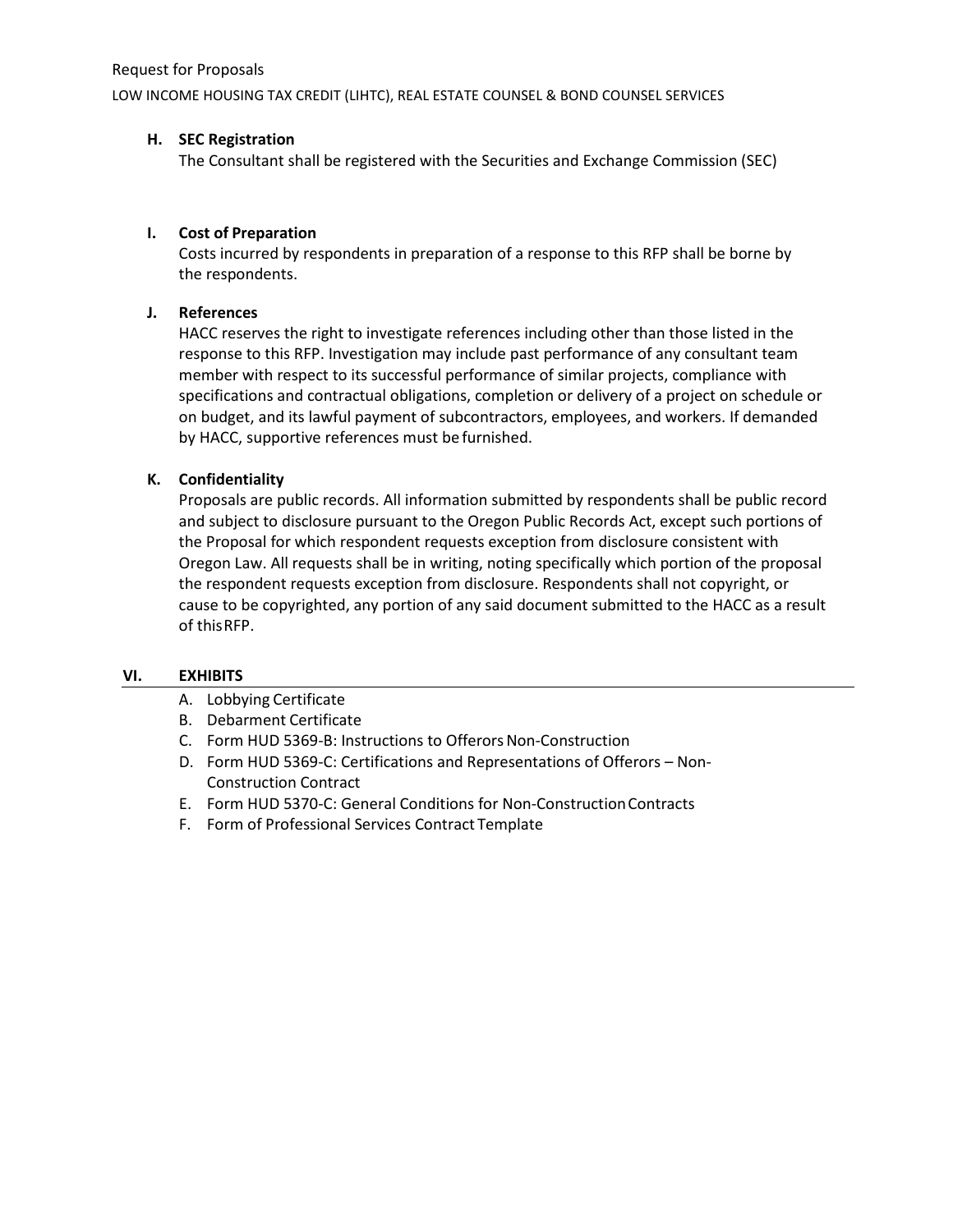LOW INCOME HOUSING TAX CREDIT (LIHTC), REAL ESTATE COUNSEL & BOND COUNSEL SERVICES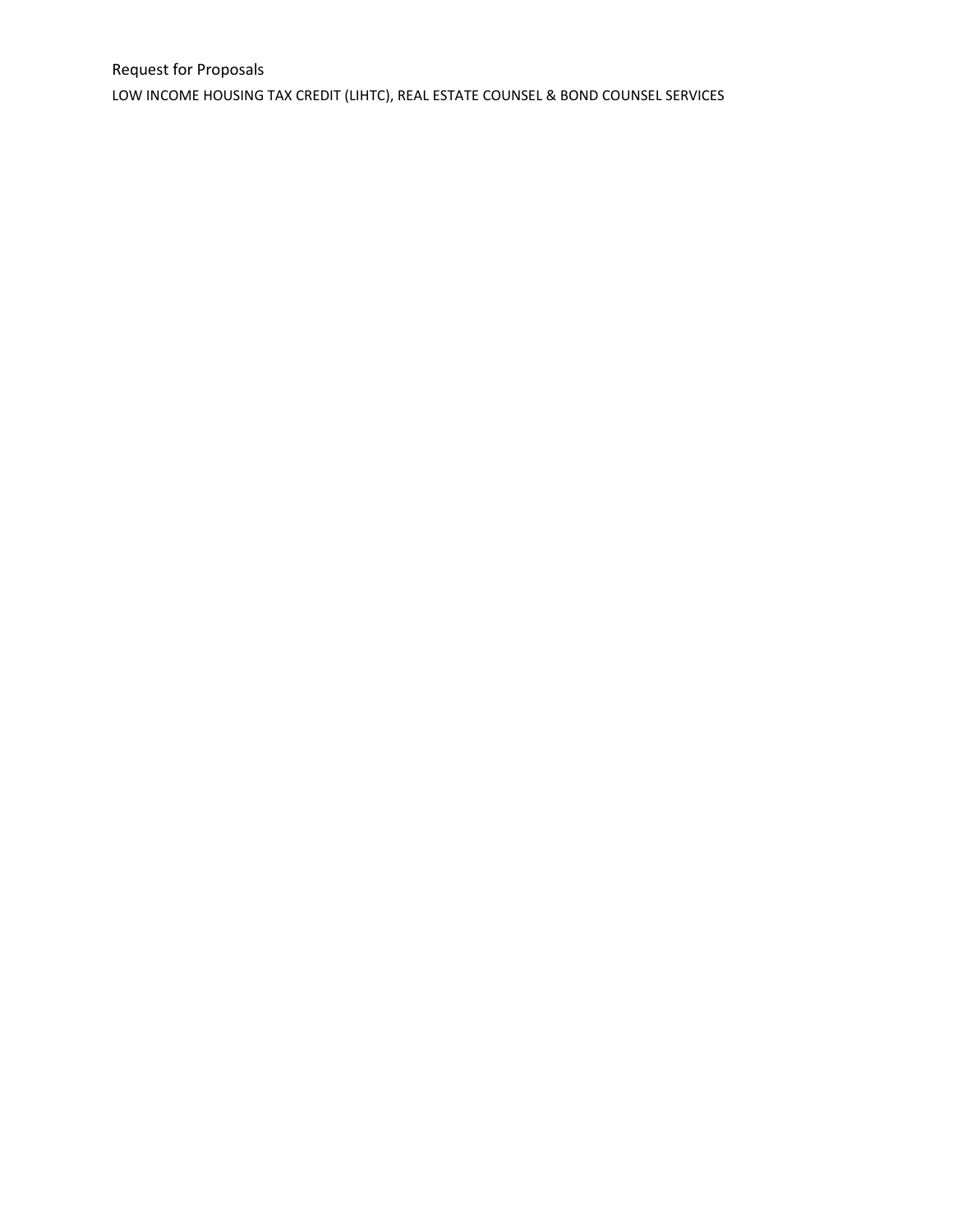## **Lobbying Certificate**

#### **The Undersigned certifies, to the best of his or her knowledge and belief, that:**

- 1. No Federal appropriated funds have been paid or will be paid, by or on behalf of the undersigned, to any person influencing or attempting to influence an officer or employee of any agency, a Member of Congress, an officer or employee of Congress, or an employee of a Member of Congress in connection with the awarding of ANY Federal contract, the making of any Federal grant, the making of any Federal loan, the entering into of any cooperative agreement, and the extension, continuation, renewal, amendment, or modification of any Federal contract, grant, loan, or cooperative agreement.
- 2. If any funds other than Federal appropriated funds have been paid or will be paid to any person for influencing or attempting to influence an officer or employee of any agency, a Member of Congress, an officer or employee of Congress, or an employee of a Member of Congress in connection with THIS Federal contract, grant, loan, or cooperative agreement, the undersigned shall complete and submit *Standard Form – LLL, "Disclosure Form to Report Lobbying,"* in accordance with its instructions.
- 3. The undersigned shall require that the language of this certification be included in the award documents for all sub awards at all tiers (including subcontracts, sub grants, and contracts under grants, loans, and cooperative agreements) and that all sub recipients shall certify and disclose accordingly.

This certification is a material representation of fact upon which reliance was placed when this transaction was made or entered into. Submission of this certification is a prerequisite for making or entering into this transaction imposed by Section 1352, Title 31, U.S. Code. Any person who fails to file the required certification shall be subject to a civil penalty of not less than \$10,000 and not more than \$100,000 for each such failure.

| Signa.<br>- |  |
|-------------|--|
|             |  |

Name: when the contract of the contract of the contract of the contract of the contract of the contract of the contract of the contract of the contract of the contract of the contract of the contract of the contract of the

Title: **The Community of the Community of the Community** 

NOTE: CONTRACTORS ARE REQUIRED, PURSUANT TO FEDERAL LAW, TO INCLUDE THE ABOVE LANGUAGE IN SUBCONTRACTS OVER \$100,000 AND TO OBTAIN THIS LOBBYING CERTIFICATE FROM EACH SUBCONTRACTOR BEING PAID \$100,000 OR MORE UNDER THIS CONTRACT.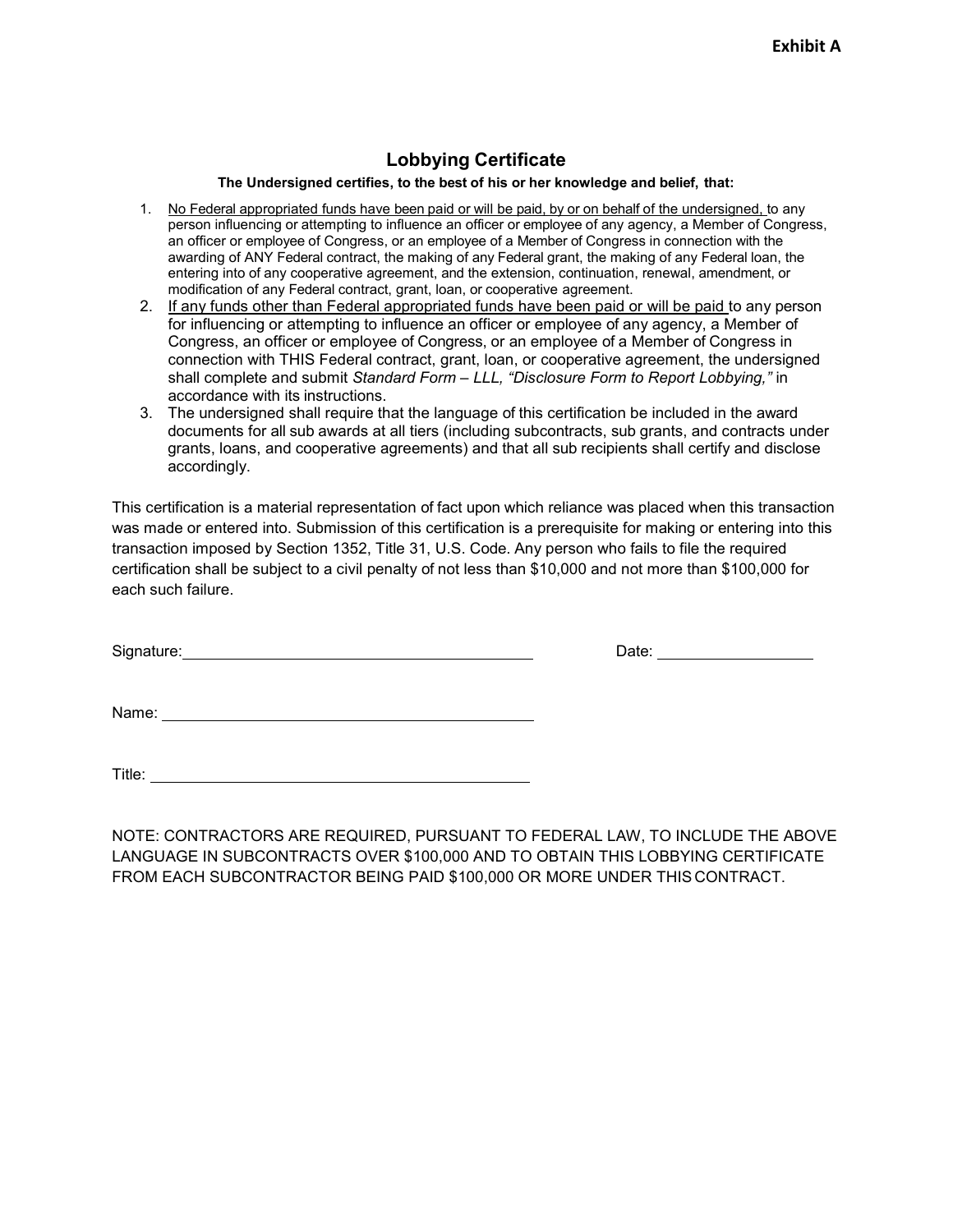## **Debarment Certificate**

Regarding Ineligible Contractors

## **CERTIFICATION OF LOWER-TIER PARTICIPANTS REGARDING DEBARMENT, SUSPENSION, AND OTHER INELIGIBILITY AND VOLUNTARY EXCLUSION**

The Lower Tier Participant (potential sub-grantee or sub-recipient under a HUD project, potential third party contractor, or potential subcontractor under a major third party contract) certifies, by submission of this proposal, that neither it nor its principals are presently debarred, suspended, proposed for debarment, declared ineligible, or voluntarily excluded from participation in this transaction by any Federal department or agency.

(If the Lower Tier Participant (potential sub-grantee or sub-recipient under a HUD project, potential third party contractor, or potential subcontractor under a major third party contract) is unable to certify to any of the statements in this certification, such participant shall attach an explanation to this proposal.)

THE LOWER TIER PARTICIPANT (POTENTIAL SUB-GRANTEE OR SUB-RECIPIENT UNDER A HUD PROJECT, POTENTIAL THIRD PARTY CONTRACTOR, OR POTENTIAL SUBCONTRACTOR UNDER A MAJOR THIRD PARTY CONTRACT) CERTIFIES OR AFFIRMS THE TRUTHFULNESS AND ACCURACY OF THE CONTENTS OF THE STATEMENTS SUBMITTED ON OR WITH THIS CERTIFICATION AND UNDERSTANDS THAT THE PROVISIONS OF 31 U.S.C. SECTIONS 3801 ET SEQ. ARE APPLICABLE THERETO.

Signature and Title of Authorized Official

## **CHECK APPROPRIATE BOX:**

[ ] The undersigned chief legal counsel for hereby certifies that has authority and the has authority of the has authority of the has authority under State and local law to comply with the subject assurances and that the certification above has been legally made.

 $\overline{\phantom{a}}$ 

 $\overline{\phantom{a}}$ 

Signature of Participant's Attorney

**Date** 

[ ] Bidder or offeror does not have a chief legal counsel.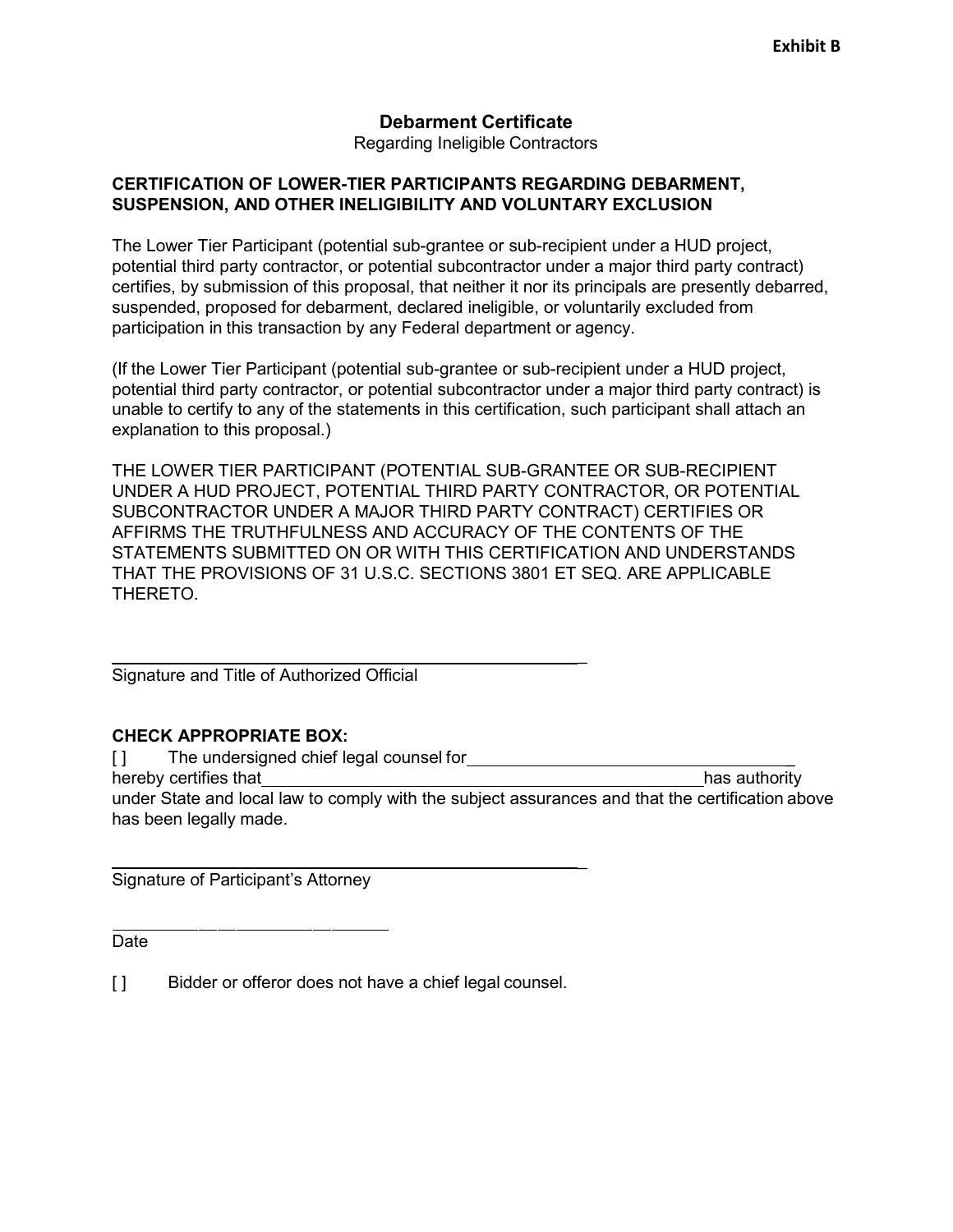Exhibit C <sup>1</sup> 111111

-03291 -<br>Office of Public and Indian Housing

#### *1.* Preparation of Offers

(a) Offerors are expected to examine the statement of work, the proposed contract terms and conditions, and all instructions. Failure to do so will be at the offeror's risk.

(b) Each offeror shall furnish the information required bythe solicitation. The offeror shall sign the offer and print or type its name on the cover sheet and each continuation sheet onwhich it makes an entry. Erasures or other changes must beinitialedbythe personsigning the offer. Offers signed byan agent shall beaccompaniedby evidence of that agent's authority, unless that evidence has been previously furnished to the HA.

(c) Offers for services other than those specified will not be considered.

2. Submission of Offers

(a) Offers and modifications thereof shall be submitted in sealed envelopes or packages (1) addressed to the office specified in the solicitation, and (2) showing the time specified for receipt, the solicitation number, and the name and address of the offeror.

(b) Telegraphicofferswillnotbeconsideredunlessauthorizedby the solicitation; however, offers may be modified by written or telegraphic notice.

(c) Facsimile offers, modifications or withdrawals will not be considered unless authorized by the solicitation.

3. Amendments toSolicitations

(a) Ifthis solicitation is amended, then all terms and conditions which are not modified remain unchanged.

(b) Offerors shall acknowledge receipt of any amendments to this solicitation by

- (1) signing and returning the amendment;
- (2) identifying the amendment number and date in the space provided for this purpose on the form for submitting an offer,
- (3) letter or telegram, or
- (4) facsimile, if facsimile offers are authorized in the solicitation. The HA/HUD must receive the acknowledgment by the time specified for receipt of offers .
- 4. Explanation to Prospective Offerors

Any prospective offeror desiring an explanation or interpretation of the solicitation, statement of work, etc., must request it in writing soon enough to allow a reply to reach all prospective offerors before the submission of their offers. Oral explanations or instructions given before the award of the contract will not be binding. Any information given to a prospective offeror concerning a solicitation will be furnished promptly to all other prospective offerors as an amendment of the solicitation, if that information is necessary in submitting offers or if the lack of it would be prejudicial to any other prospective offerors.

5. ResponsibilityofProspectiveContractor

(a) The HA shall award a contract only to a responsible prospective contractor who is able to perform successfully under the terms and conditions of the proposed contract. To be determined responsible, a prospective contractor musthave adequate financial resources to perform the contract, or the ability to obtain them;

- (2) Have a satisfactory performance record;
- (3) Have a satisfactory record of integrity and business ethics;
- (4) Have a satisfactory record of compliance with public policy (e.g., Equal Employment Opportunity); and
- (5) Not have been suspended, debarred, or otherwise determined to be ineligible for award of contracts by the Department of Housing and Urban Development or any other agency of the U.S. Government. Current lists of ineligible contractors are available for inspection at the HA/HUD.

(b) Before an offer is considered for award, the offeror may be requested by the HA to submit a statement or other documentation regarding any of the foregoing requirements. Failure by the offeror to provide such additional information may renderthe offeror ineligible for award.

6. Late Submissions, Modifications, and Withdrawal of Offers (a) Any offer received at the place designated in the solicitation after the exact time specified for receipt will not be considered unless it is received before award is made and it -

- (1) Was sent by registered or certified mail not later than the fifth calendar day before the date specified for receipt of offers (e.g., an offer submitted in response to a solicitation requiring receipt of offers by the 20th of the month must have been mailed by the 15th);
- (2) Was sent by mail, or if authorized by the solicitation, was sent by telegram or via facsimile, and it is determined by the HAI HUD that the late receipt was due solely to mishandling by the HA/HUD after receipt at the HA;
- (3) Was sent by U.S. Postal Service Express Mail Next Day Service - Post Office to Addressee, not later than 5:00 p.m. at the place of mailing two working days prior to the date specified for receipt of proposals. The term "Working days" excludes weekends and U.S. Federal holidays; or
- (4) Istheonlyofferreceived.

(b) Any modification of an offer, except a modification resulting from

the HA's request for "best and final" offer (if this solicitation is a request for proposals), is subject to the same conditions as in subparagraphs  $(a)(1)$ ,  $(2)$ , and  $(3)$  of this provision.

(c) A modification resulting from the HA's request for "best and final" offer received after the time and date specified in the request will not be considered unless receivedbefore award and the late receipt is due solely to mishandling by the HA after receipt at the HA.

(d) The only acceptable evidence to establish the date of mailing of a late offer, modification, or withdrawal sent either by registered or certified mail is the U.S. or Canadian Postal Service postmark both on the envelope or wrapper and on the original receipt from the U.S. or Canadian Postal Service. Both postmarks must show a legible date or the offer, modification, or withdrawal shall be processed as if mailed late. "Postmark" means a printed, stamped, or otherwise placed impression (exclusive of a postage meter machine impression) that is readily identifiable without further action as having been supplied and affixed by employees of the U.S. or Canadian Postal Service on the date of mailing. Therefore, offerors should request the postal clerk to place a handcancellation bullseye postmark on both the receipt and the envelope or wrapper.

(e) The only acceptable evidence to establish the time of receipt at the HA is the time/date stamp of HA on the offer wrapper or other documentary evidence of receipt maintained by the HA.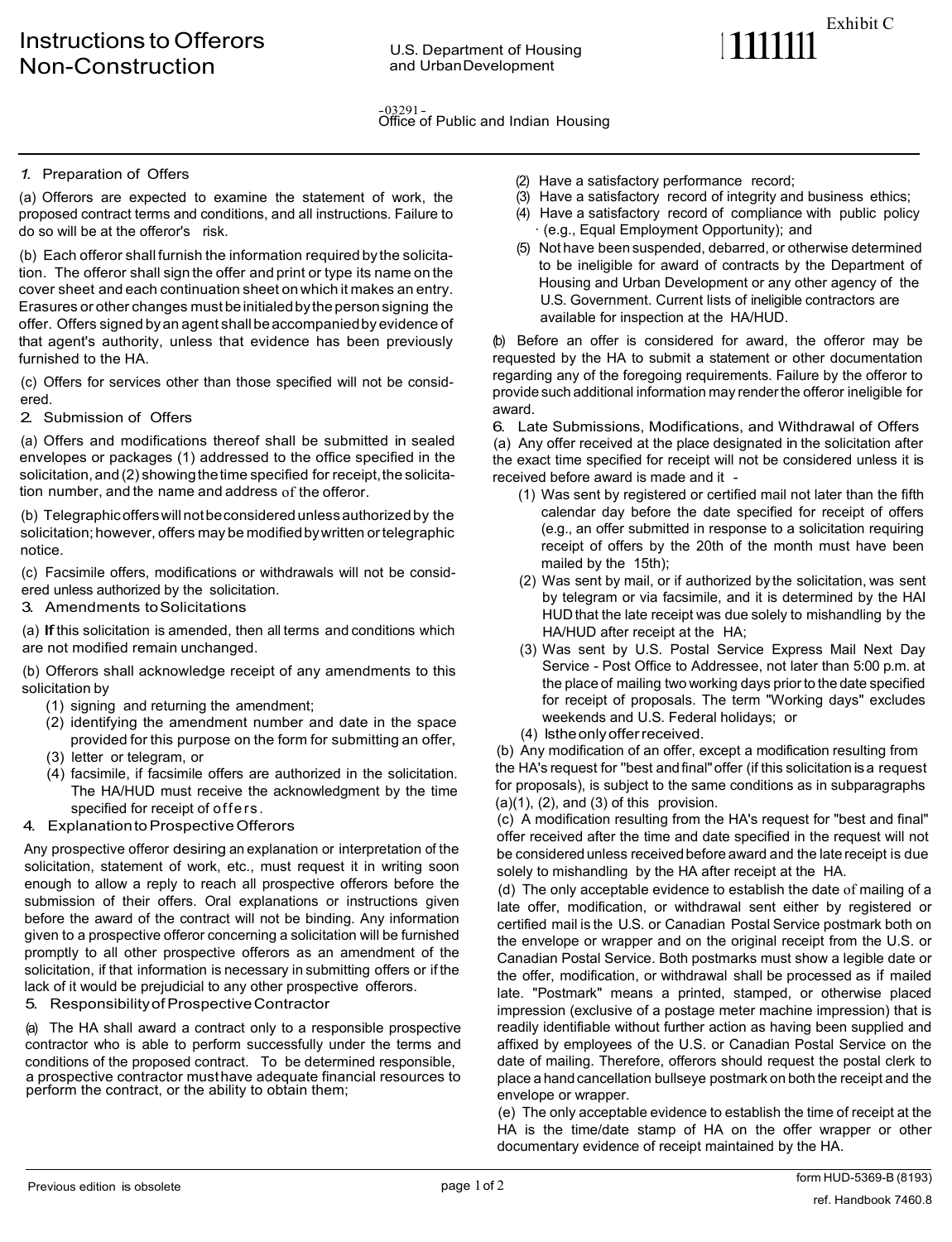(f) The only acceptable evidence to establish the date of mailing of a late offer, modification, or withdrawal sent by Express Mail Next Day Service-Post Office to Addressee is the date entered by the postoffice receiving clerk on the "Express Mail Next Day Service-Post Office to Addressee" label and the postmark on both the envelope or wrapper and on the original receipt from the U.S. Postal Service. "Postmark" has the same meaning as defined in paragraph (c) of this provision, excluding postmarks of the Canadian Postal Service. Therefore, offerors should request the postal clerk to place a legible hand cancellation bull's eye postmark on both the receipt and the envelope or wrapper.

(g) Notwithstanding paragraph (a) of this provision, a late modification of an otherwise successful offer that makes its terms more favorable to the HA will be considered at any time it is received and may be accepted.

(h) If this solicitation is a request for proposals, proposals may be withdrawn by written notice, or if authorized by this solicitation, by telegram (including mailgram) or facsimile machine transmission received at any time before award. Proposals may be withdrawn in person by a offeror or its authorized representative if the identity of the person requesting withdrawal is established and the person signs a receipt for the offer before award. If this solicitation is an Invitation for bids, bids may be withdrawn at any time prior to bid opening.

#### 7. Contract Award

(a) The HA will award a contract resulting from this solicitation to the responsible offeror whose offer conforming to the solicitation will be most advantageous to the HA, cost or price and other factors, specified elsewhere in this solicitation, considered.

- (b) The HA may
	- (1) reject any or all offers if such action is in the HA's interest,
	- (2) accept other than the lowest offer,
	- (3) waive informalities and minor irregularities in offers received, and (4) award more than one contract for all or part of the requirements stated.

(c) If this solicitation is a request for proposals, the HA may award a contract on the basis of initial offers received, without discussions. Therefore, each initial offer should contain the offeror's best terms from a cost or price and technical standpoint.

(d) A written award or acceptance of offer mailed or otherwise furnished to the successful offeror within the time for acceptance specified in the offer shall result in a binding contract without further action by either party. If this solicitation is a request for proposals, before the offer's specified expiration time, the HA may accept an offer, whether or not there are negotiations after its receipt, unless written notice of withdrawal is received before award. Negotiations conducted after receipt of an offer do not constitute a rejection or counteroffer by the HA.

(e) Neither financial data submitted with an offer, nor representations concerning facilities or financing, will form a part of the resulting contract.

#### 8. Service of Protest

Any protest againstthe award of a contract pursuantto this solicitation shall be served onthe HAby obtaining written anddated acknowledgment of receipt from the HA at the address shown on the cover of this solicitation. The determination of the HA with regard to such protest or to proceed to award notwithstanding such protest shall be final unless appealed by the protestor.

#### 9. Offer Submission

Offers shallbesubmitted asfollows andshallbeenclosedinasealed envelopeandaddressedtotheofficespecifiedin thesolicitation.The proposal shall show the hour and date specified In the solicitation for receipt, the solicitation number, and the name and address of the offeror, on the face of the envelope.

It is very important that the offer be properly identified on the face of the envelope as set forth above in order to insure that the date and time of receipt isstamped on the face of the offer envelope. Receiving procedures are: date and time stamp those envelopes identified as proposals and deliver them immediately tothe appropriate contracting official, and only date stamp those envelopes which do not contain identification of the contents and deliver them to the appropriate procuring activity only through the routine mail delivery procedure.

[Describe bid or proposal preparation instructions here]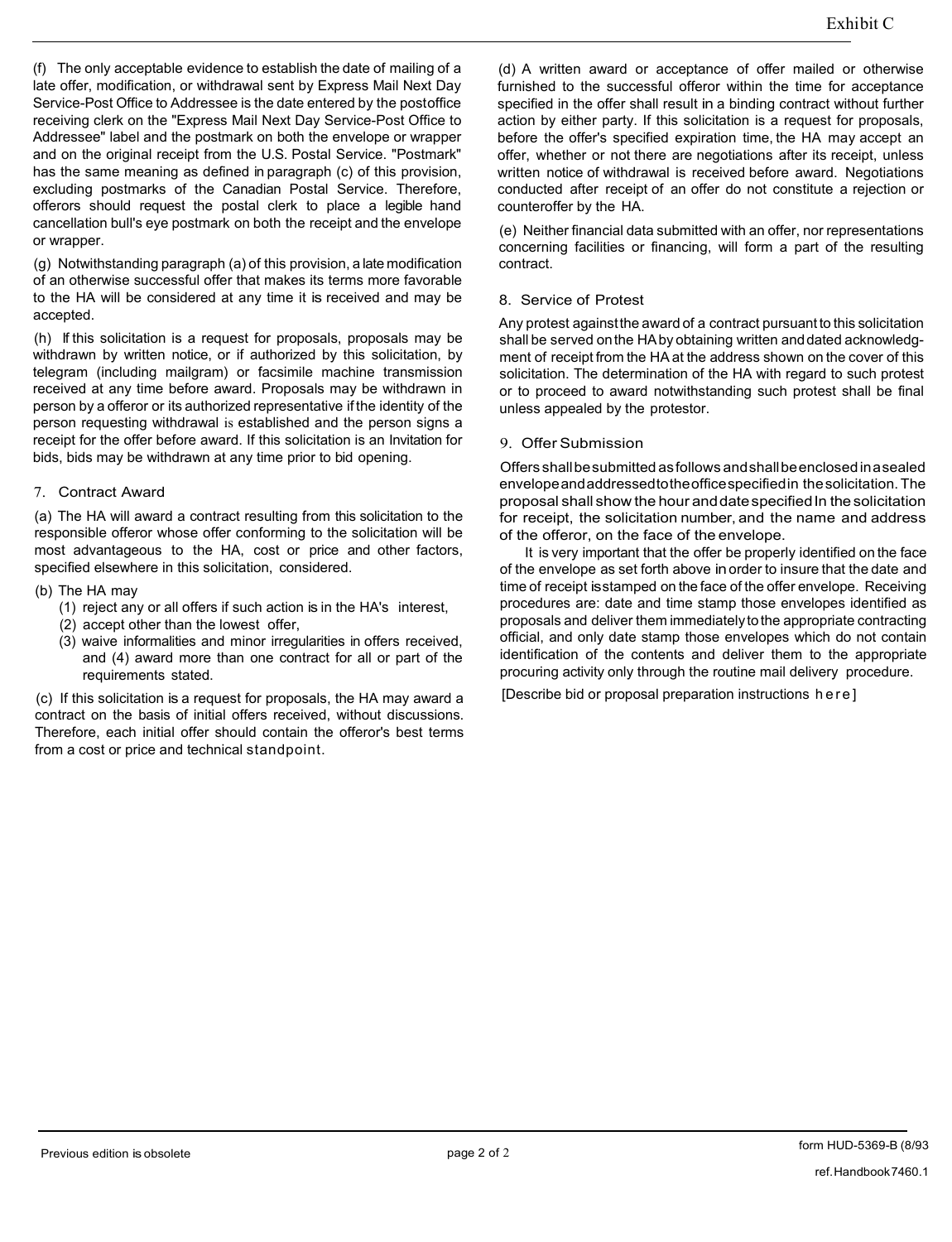Public reporting burden for this collection of information is estimated to average 5 minutes per response, including the time for reviewing instructions, searching existing data sources, gathering and maintaining the data needed, and completing and reviewing the collection of information.

This form includes clauses required by OMB's common rule on bidding/offering procedures, implemented by HUD in 24 CFR 85.36, and those requirements setforth inExecutiveOrder 11625for small, minority,women-owned businesses, andcertifications for independent pricedetermination,andconflict of interest. Theform is requiredfor non-construction contracts awarded by HousingAgencies (HAs). Theform isusedbybidders/offerors to certify tothe HA'sContracting Officer for contract compliance. If the form were not used, HAs would be unable to enforce their contracts. Responses to the collection of information are required to obtain a benefit or to retain a benefit. The information requested does not lend itself to confidentiality.

#### 1. Contingent Fee Representation and Agreement

(a) The bidder/offeror represents and certifies as part of its bid/ offer that, except for full-time bona fide employees working solely for the bidder/offeror, the bidder/offeror:

- $(1)$  [ ] has, [ ] has not employed or retained any person or company to solicit or obtain this contract; and
- $(2)$ [ ] has, [ ] has not paid or agreed to pay to any person or company employed or retained to solicit or obtain this contract any commission, percentage, brokerage, or other fee contingent upon or resulting from the award of this contract.

(b) If the answer to either (a) (l) or (a) (2) above is affirmative, the bidder/offeror shall make an immediate and full written disclosure to the PHA Contracting Officer.

(c) Any misrepresentation by the bidder/offeror shall give the PHA the right to (1) terminate the resultant contract; (2) at its discretion, to deduct from contract payments the amount of any commission, percentage, brokerage, or other contingent fee; or (3) Take other remedy pursuant to the contract.

2. Small, Minority, Women-Owned Business Concern Representation

The bidder/offeror represents and certifies as part of its bid/ offer that it:

- (a)  $\lceil \cdot \rceil$  is,  $\lceil \cdot \rceil$  is not a small business concern. "Small business concern," as used in this provision, means a concern, including its affiliates, that is independently owned and operated, not dominant in the field of operation in which it is bidding, and qualified as a small business under the criteria and size standards in 13 CFR 121.
- (b) [ ] is, [ ] is not a women-owned small business concern. "Women-owned," as used in tl1is provision, means a small business that is at least 51 percent owned by a woman or women who are U.S. citizens and who also control and operate the business.
- (c)  $\lceil \cdot \rceil$  is,  $\lceil \cdot \rceil$  is not a minority enterprise which, pursuant to Executive Order 11625, is defined as a business which is at least 51 percent owned by one or more minority group members or, in the case of a publicly owned business, at least 51 percent of its voting stock is owned by one or more minority group members, and whose management and daily operations are controlled by one or more such individuals.

For the purpose of this definition, minority group members are: (Check the block applicable to you )

- [ ] Black Americans [ ] Asian Pacific Americans
- [ ] Hispanic Americans [ ] Asian Indian Americans
- [ ] Native Americans [ ] Hasidic Jewish Americans
- 3. Certificate of Independent Price Determination
- (a) The bidder/offeror certifiesthat-
	- (I) The prices in this bid/offer have been arrived at independently, without, for the purpose of restricting competition, any consultation, communication, or agreement with any other bidder/offeror or competitor relating to (i) those prices, (ii) the intention to submit a bid/offer, or (iii) the methods or factors used to calculate the prices offered;
	- (2) The prices in this bid/offer have not been and will not be knowingly disclosed by the bidder/offeror, directly or indirectly, to any other bidder/offeror or competitor before bid opening (in the case of a sealed bid solicitation) or contract award (in the case of a negotiated solicitation) unless otherwise required by law; and
	- (3) No attempt has been made or will be made by the bidder/ offeror to induce any other concern to submit or not to submitabid/offer for the purpose of restricting competition.
- (b) Each signature on the bid/offer is considered to be a certification by the signatory that the signatory:
	- (1) Is the person in the bidder/offeror's organization responsible for determining the prices being offered in this bid or proposal, and that the signatory has not participated and will not participate in any action contrary to subparagraphs (a)(l) through (a)(3) above; or
	- (2)(i) Has been authorized, in writing, to act as agent for the following principals in certifying that those principals have not participated, and will not participate in any action contrary to subparagraphs  $(a)(1)$  through  $(a)(3)$  above (insert full name of person(s) in the bidder/offeror' s organization responsible for determining the prices offered in this bid or proposal, and the title of his or her position in the bidder/offeror's organization);

(ii) As an authorized agent, does certify that the principals named in subdivision  $(b)(2)(i)$  above have not participated, and will not participate, in any action contrary to subparagraphs (a)(l) through (a)(3) above; and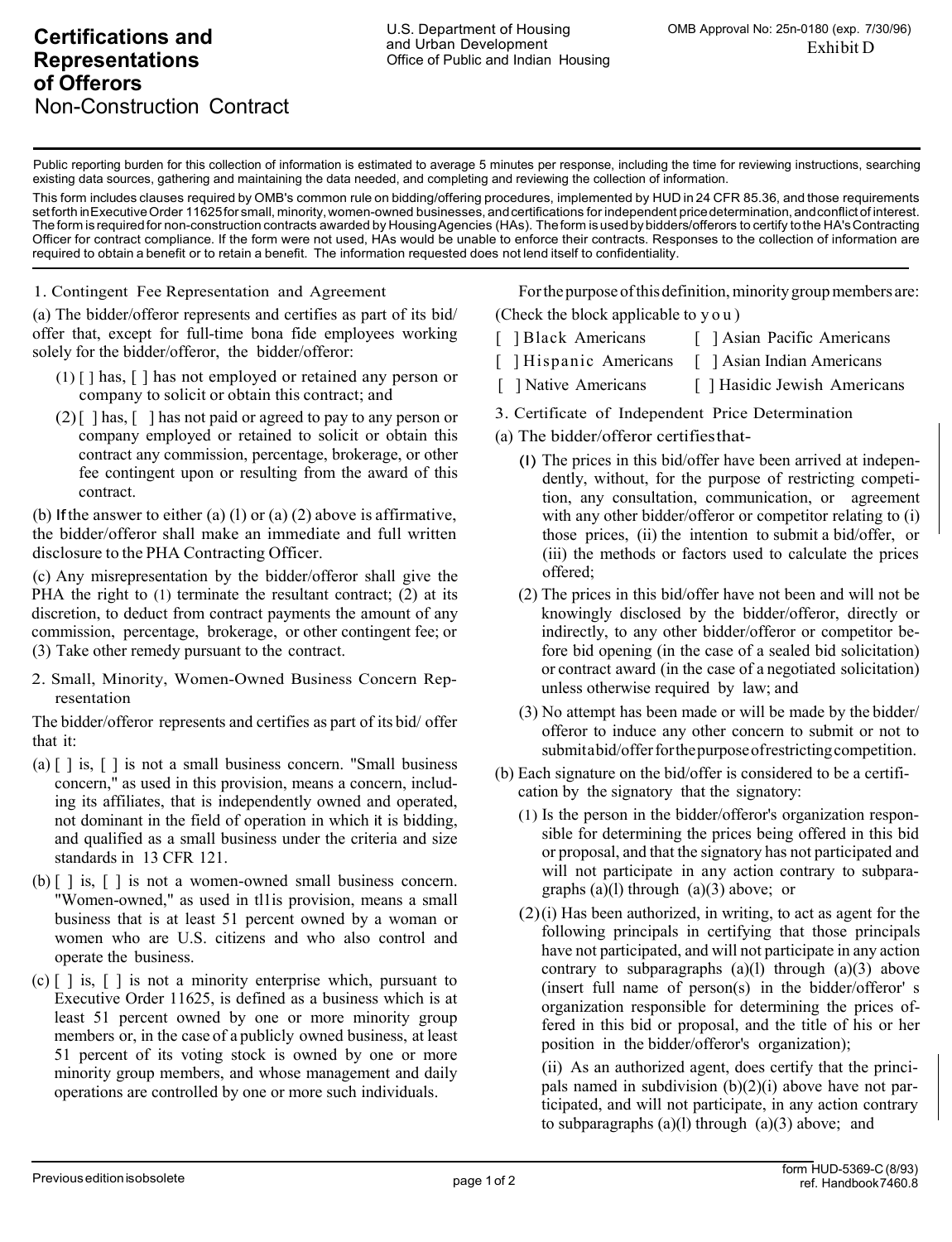(iii) As an agent, has not personally participated, and will not participate in any action contrary to subparagraphs  $(a)(i)$  through  $(a)(3)$  above.

- (c) If the bidder/offeror deletes or modifies subparagraph (a) 2 above, the bidder/offeror must furnish with its bid/offer a signed statement setting forth in detail the circumstances of the disclosure.
- 4. Organizational Conflicts of Interest Certification
- (a) The Contractor warrants that to the best of its knowledge and belief and except as otherwise disclosed, it does not have any organizational conflict of interest which is defined as a situation in which the nature of work under a proposed contract and a prospective contractor's organizational, financial, contractual or other interest are such that:

(i) Award of the contract may result in an unfair competitive advantage;

(ii) The Contractor's objectivity in performing the contract work may be impaired; or

(iii) That the Contractor has disclosed all relevant information and requested the HA to make a determination with respect to this Contract.

(b) The Contractor agrees that if after award he or she discovers an organizational conflict of interest with respect to this

contract, he or she shall make an immediate and full disclosure in writing to the HA which shall include adescription of the action which the Contractor has taken or intends to eliminate or neutralize the conflict. The HA may, however, terminate the Contract for the convenience of HA if it would be in the best interest of HA.

- (c) In the event the Contractor was aware of an organizational conflict of interest before the award of this Contract and intentionally did not disclose the conflict to the HA, the HA may terminate the Contract for default.
- (d) The Contractor shall require a disclosure or representation from subcontractors and consultants who may be in a position to influence the advice or assistance rendered to the HA and shallincludeanynecessaryprovisionstoeliminateor neutralize conflicts of interest in consultant agreements or subcontracts involving performance or work under this Contract.

*S.* Authorized Negotiators (RFPs only)

The offeror represents that the following persons are authorized to negotiate on its behalf with the PHA in connection with this request for proposals: (list names, titles, and telephone numbers of the authorized negotiators):

6. Conflict of Interest Exhibit D

In the absence of any actual or apparent conflict, the offeror, by submission of a proposal, hereby warrants that to the best of its knowledge and belief, no actual or apparent conflict of interest exists with regard to my possible performance of this procurement, as described in the clause in this solicitation titled "Organizational Conflict of Interest."

7. Offeror's Signature

The offeror hereby certifies that the information contained in these certifications and representations is accurate, complete, and current.

Signature & Date:

Typed or Printed Name:

Title: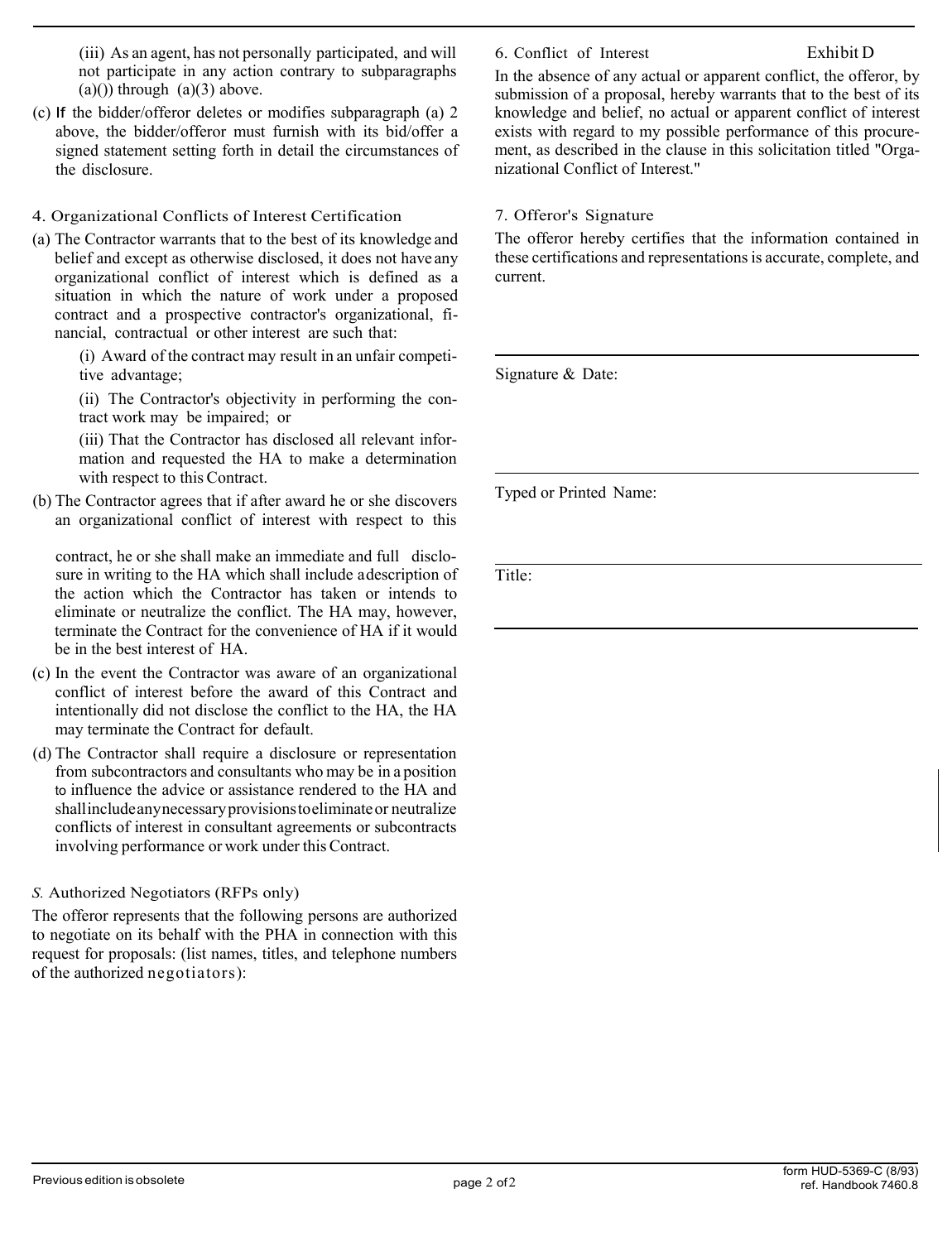# **General Conditions for Non-Construction Contracts**

Section I – (With or without Maintenance Work)

OMB Approval No. 2577-0157 (exp.12/31/2011)

Office of Public and Indian Housing Office of Labor Relations

Public Reporting Burden for this collection of information is estimated to average 0.08 hours per response, including the time for reviewing instructions, searching existing data sources, gathering and maintaining the data needed, and completing and reviewing the collection of information. Send comments regarding this burden estimate or any other aspect of this collection of information, including suggestions for reducing this burden, to the Reports Management Officer, Office of Information Policies and Systems, U.S. Department of Housing and Urban Development, Washington, D.C. 20410-3600; and to the Office of Management and Budget, Paperwork Reduction Project (2577-0157), Washington, D.C. 20503. Do not send this completed form to either of these addressees.

#### **Applicability. This form HUD-5370-C has 2 Sections. These Sections must be inserted into non-construction contracts as described below:**

- 1) **Non-construction contracts** (*without* maintenance) **greater than \$100,000 - use Section I**;
- 2) **Maintenance contracts** (including non-routine maintenance as defined at 24 CFR 968.105) **greater than \$2,000 but not more than \$100,000 - use Section II**; and
- 3) **Maintenance contracts** (including non-routine maintenance), **greater than \$100,000 – use Sections I and II**.

#### **==================================================== Section I - Clauses for All Non-Construction Contracts greater than \$100,000**

## **====================================================**

#### **1. Definitions**

The following definitions are applicable to this contract:

- (a) "Authority or Housing Authority (HA)" means the Housing Authority.
- (b) "Contract" means the contract entered into between the Authority and the Contractor. It includes the contract form, the Certifications and Representations, these contract clauses, and the scope of work. It includes all formal changes to any of those documents by addendum, Change Order, or other modification.
- "Contractor" means the person or other entity entering into the contract with the Authority to perform all of the work required under the contract.
- (d) "Day" means calendar days, unless otherwise stated.
- (e) "HUD" means the Secretary of Housing and Urban development, his delegates, successors, and assigns, and the officers and employees of the United States Department of Housing and Urban Development acting for and on behalf of the Secretary.

#### **2. Changes**

- (a) The HA may at any time, by written order, and without notice to the sureties, if any, make changes within the general scope of this contract in the services to be performed or supplies to be delivered.
- (b) If any such change causes an increase or decrease in the hourly rate, the not-to-exceed amount of the contract, or the time required for performance of any part of the work under this contract, whether or not changed by the order, or otherwise affects the conditions of this contract, the HA shall make an equitable adjustment in the not-to-exceed amount, the hourly rate, the delivery schedule, or other affected terms, and shall modify the contract accordingly.
- (c) The Contractor must assert its right to an equitable adjustment under this clause within 30 days from the date of receipt of the written order. However, if the HA decides that the facts justify it, the HA may receive and act upon a

proposal submitted before final payment of the contract.

- (d) Failure to agree to any adjustment shall be a dispute under clause Disputes, herein. However, nothing in this clause shall excuse the Contractor from proceeding with the contract as changed.
- (e) No services for which an additional cost or fee will be charged by the Contractor shall be furnished without the prior written consent of the HA.

#### **3. Termination for Convenience and Default**

- (a) The HA may terminate this contract in whole, or from time to time in part, for the HA's convenience or the failure of the Contractor to fulfill the contract obligations (default). The HA shall terminate by delivering to the Contractor a written Notice of Termination specifying the nature, extent, and effective date of the termination. Upon receipt of the notice, the Contractor shall: (i) immediately discontinue all services affected (unless the notice directs otherwise); and (ii) deliver to the HA all information, reports, papers,and other materials accumulated or generated in performing this contract, whether completed or in process.
- (b) If the termination is for the convenience of the HA, the HA shall be liable only for payment for services rendered before the effective date of the termination.
- (c) If the termination is due to the failure of the Contractor to fulfill its obligations under the contract (default), the HA may (i) require the Contractor to deliver to it, in the manner and to the extent directed by the HA, any work as described in subparagraph (a)(ii) above, and compensation be determined in accordance with the Changes clause, paragraph 2, above; (ii) take over the work and prosecute the same to completion by contract or otherwise, and the Contractor shall be liable for any additional cost incurred by the HA; (iii) withhold any payments to the Contractor, for the purpose of off-set or partial payment, as the case may be, of amounts owed to the HA by the Contractor.
- (d) If, after termination for failure to fulfill contract obligations (default), it is determined that the Contractor had not failed, the termination shall be deemed to have been effected for the convenience of the HA, and the Contractor shall been titled to payment as described in paragraph (b) above.
- (e) Any disputes with regard to this clause are expressly made subject to the terms of clause titled Disputes herein.

#### **4. Examination and Retention of Contractor's Records**

(a) The HA, HUD, or Comptroller General of the United States, or any of their duly authorized representatives shall, until 3 years after final payment under this contract, have access to and the right to examine any of the Contractor's directly pertinent books, documents, papers, or other records involving transactions related to this contract for the purpose of making audit, examination, excerpts, and transcriptions.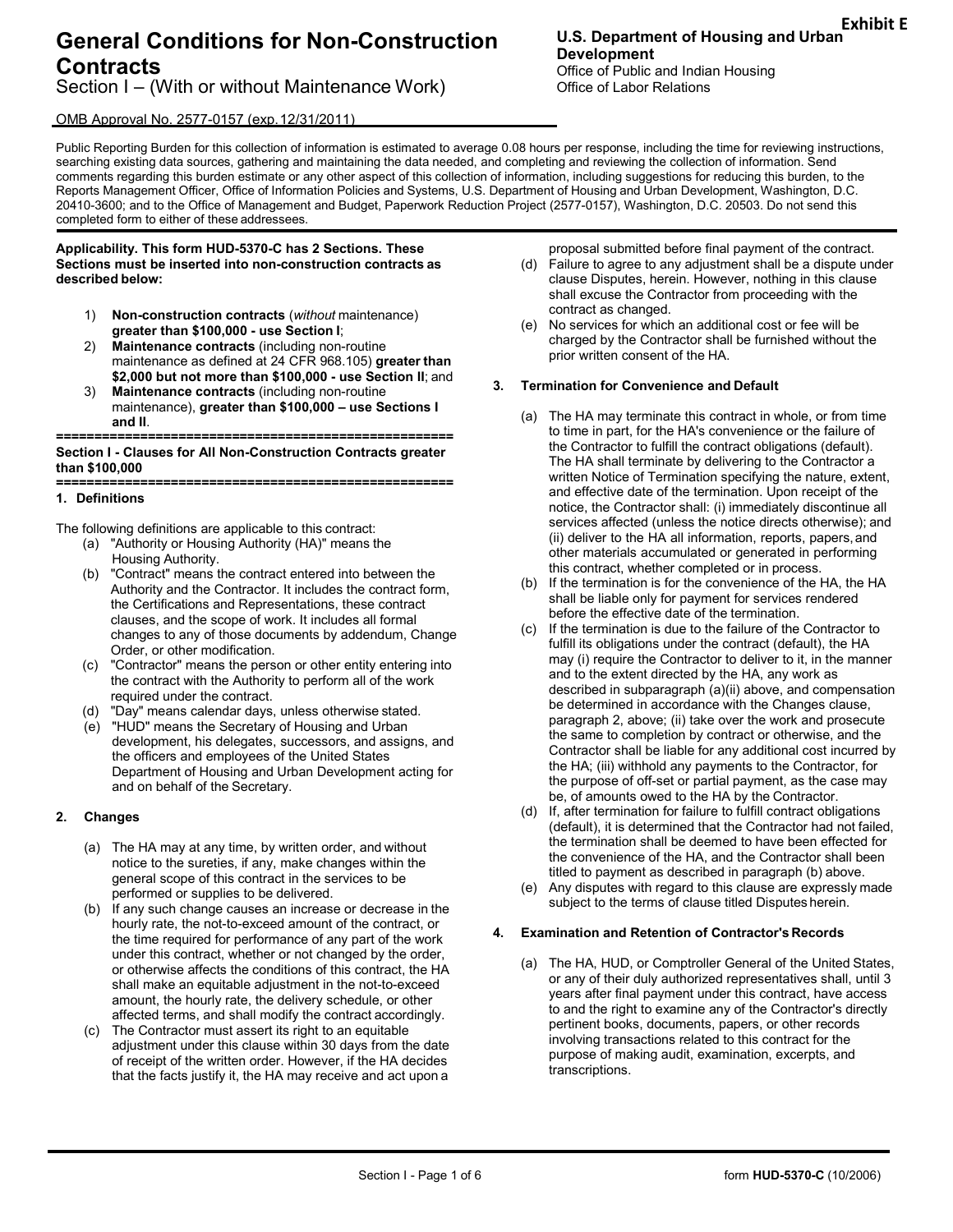- (b) The Contractor agrees to include in first-tier subcontracts under this contract a clause substantially the same as paragraph (a) above. "Subcontract," as used in this clause, excludes purchase orders not exceeding \$10,000.
- (c) The periods of access and examination in paragraphs (a) and (b) above for records relating to: (i) appeals under the clause titled Disputes; (ii) litigation or settlement of claims arising from the performance of this contract; or, (iii) costs and expenses of this contract to which the HA, HUD, or Comptroller General or any of their duly authorized representatives has taken exception shall continue until disposition of such appeals, litigation, claims, or exceptions.

#### **5. Rights in Data (Ownership and ProprietaryInterest)**

The HA shall have exclusive ownership of, all proprietary interest in, and the right to full and exclusive possession of all information, materials and documents discovered or produced by Contractor pursuant to the terms of this Contract, including but not limited to reports, memoranda or letters concerning the research and reporting tasks of this Contract.

#### **6. Energy Efficiency**

The contractor shall comply with all mandatory standards and policies relating to energy efficiency which are contained in the energy conservation plan issued in compliance with the Energy Policy and Conservation Act (Pub.L. 94-163) for the State in which the work under this contract is performed.

#### **7. Disputes**

- (a) All disputes arising under or relating to this contract, *except for disputes arising under clauses contained in Section III, Labor Standards Provisions*, including any claims for damages for the alleged breach there of which are not disposed of by agreement, shall be resolved under this clause.
- (b) All claims by the Contractor shall be made in writing and submitted to the HA. A claim by the HA against the Contractor shall be subject to a written decision by the HA.
- (c) The HA shall, with reasonable promptness, but in no event in no more than 60 days, render a decision concerning any claim hereunder. Unless the Contractor, within 30 days after receipt of the HA's decision, shall notify the HA in writing that it takes exception to such decision, the decision shall be final and conclusive.
- (d) Provided the Contractor has (i) given the notice within the time stated in paragraph (c) above, and (ii) excepted its claim relating to such decision from the final release, and (iii) brought suit against the HA not later than one year after receipt of final payment, or if final payment has not been made, not later than one year after the Contractor has had a reasonable time to respond to a written request by the HA that it submit a final voucher and release, whichever is earlier, then the HA's decision shall not be final or conclusive, but the dispute shall be determined on the merits by a court of competent jurisdiction.
- (e) The Contractor shall proceed diligently with performance of this contract, pending final resolution of any request for relief, claim, appeal, or action arising under the contract, and comply with any decision of the HA.

#### **8. Contract Termination; Debarment**

A breach of these Contract clauses may be grounds for termination of the Contract and for debarment or denial of participation in HUD programs as a Contractor and a subcontractor as provided in 24 CFR Part 24.

#### **9. Assignment of Contract**

The Contractor shall not assign or transfer any interest in this contract; except that claims for monies due or to become due from the HA under the contract may be assigned to a bank, trust company, or other financial institution. If the Contractor isa partnership, this contract shall inure to the benefit of the surviving or remaining member(s) of such partnership approved by the HA.

#### **10. Certificate and Release**

Prior to final payment under this contract, or prior tosettlement upon termination of this contract, and as a condition precedent thereto, the Contractor shall execute and deliver to the HA a certificate and release, in a form acceptable to the HA, of all claims against the HA by the Contractor under and by virtue of this contract, other than such claims, if any, as may be specifically excepted by the Contractor in stated amounts set forth therein.

#### **11. Organizational Conflicts of Interest**

- (a) The Contractor warrants that to the best of its knowledge and belief and except as otherwise disclosed, it does not have any organizational conflict of interest which is defined as a situation in which the nature of work under this contract and a contractor's organizational, financial, contractual or other interests are such that:
	- (i) Award of the contract may result in an unfair competitive advantage; or
	- (ii) The Contractor's objectivity in performing the contract work may be impaired.
- (b) The Contractor agrees that if after award it discovers an organizational conflict of interest with respect to this contract or any task/delivery order under the contract, heor she shall make an immediate and full disclosure in writing to the Contracting Officer which shall include a description of the action which the Contractor has taken or intends to take to eliminate or neutralize the conflict. The HA may, however, terminate the contract or task/delivery order for the convenience of the HA if it would be in the best interest of the HA.
- (c) In the event the Contractor was aware of an organizational conflict of interest before the award of this contract and intentionally did not disclose the conflict to the Contracting Officer, the HA may terminate the contract for default.
- (d) The terms of this clause shall be included in all subcontracts and consulting agreements wherein the work to be performed is similar to the service provided by the prime Contractor. The Contractor shall include in such subcontracts and consulting agreements any necessary provisions to eliminate or neutralize conflicts of interest.

#### **12. Inspection and Acceptance**

(a) The HA has the right to review, require correction, if necessary, and accept the work products produced by the Contractor. Such review(s) shall be carried out within 30 days so as to not impede the work of the Contractor. Any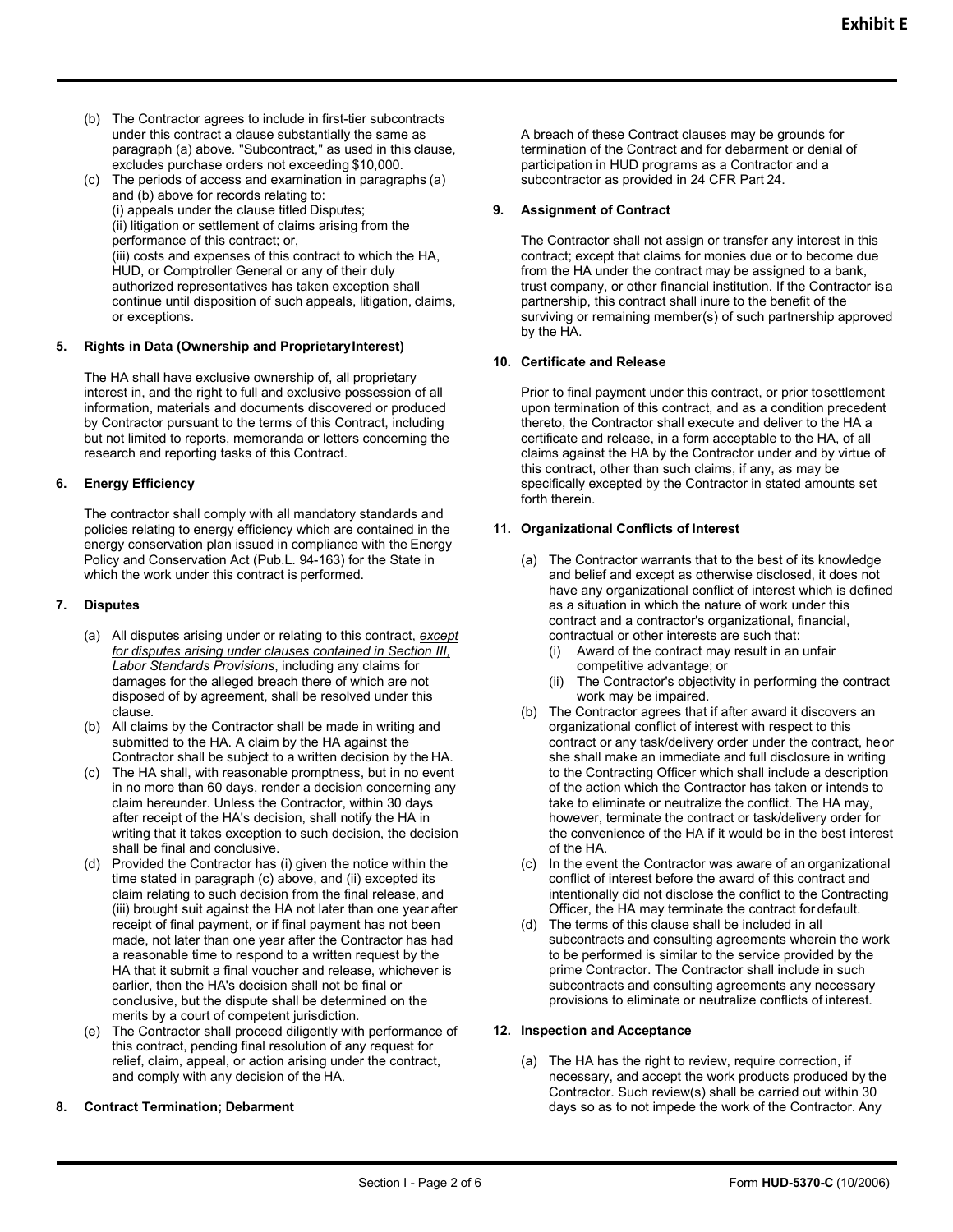product of work shall be deemed accepted as submitted if the HA does not issue written comments and/or required corrections within 30 days from the date of receipt of such product from theContractor.

- (b) The Contractor shall make any required corrections promptly at no additional charge and return a revised copy of the product to the HA within 7 days of notification or a later date if extended by the HA.
- (c) Failure by the Contractor to proceed with reasonable promptness to make necessary corrections shall be a default. If the Contractor's submission of corrected work remains unacceptable, the HA may terminate this contract (or the task order involved) or reduce the contract price or cost to reflect the reduced value of services received.

#### **13. Interest of Members of Congress**

No member of or delegate to the Congress of the United States of America or Resident Commissioner shall be admitted to any share or part of this contract or to any benefit to arise there from, but this provision shall not be construed to extend to this contract if made with a corporation for its general benefit.

#### **14. Interest of Members, Officers, or Employees and Former Members, Officers, or Employees**

No member, officer, or employee of the HA, no member of the governing body of the locality in which the project is situated, no member of the governing body in which the HA was activated, and no other pubic official of such locality or localities who exercises any functions or responsibilities with respect to the project, shall, during his or her tenure, or for one year thereafter, have any interest, direct or indirect, in this contract or the proceeds thereof.

#### **15. Limitation on Payments to Influence Certain Federal Transactions**

(a) Definitions. As used in this clause:

"Agency", as defined in 5 U.S.C. 552(f), includes Federal executive departments and agencies as well as independent regulatory commissions and Government corporations, as defined in 31 U.S.C. 9101(1).

"Covered Federal Action" means any of the following Federal actions:

- (i) The awarding of any Federal contract;
- (ii) The making of any Federal grant;
- (iii) The making of any Federal loan;
- (iv) The entering into of any cooperative agreement; and,
- (v) The extension, continuation, renewal, amendment, or modification of any Federal contract, grant, loan, or cooperative agreement.

Covered Federal action does not include receiving from an agency a commitment providing for the United States to insure or guarantee a loan.

"Indian tribe" and "tribal organization" have the meaning provided in section 4 of the Indian Self-Determination and Education Assistance Act (25 U.S.C. 450B). Alaskan Natives are included under the definitions of Indian tribes in thatAct.

"Influencing or attempting to influence" means making, with the intent to influence, any communication to or appearance before an officer or employee of any agency, a Member of Congress, an officer or employee of Congress, or an employee of a Member of Congress in connection with any covered Federal action.

"Local government" means a unit of government in a State and, if chartered, established, or otherwise recognized by a State for the performance of a governmental duty, including a local public authority, a special district, an intrastate district, a council of governments, a sponsor group representative organization, and any other instrumentality of a local government.

"Officer or employee of an agency" includes the following individuals who are employed by an agency:

- (i) An individual who is appointed to a position in the Government under title 5, U.S.C., including a position under a temporary appointment;
- (ii) A member of the uniformed services as defined in section 202, title 18, U.S.C.;
- (iii) A special Government employee as defined in section 202, title 18, U.S.C.; and,
- (iv) An individual who is a member of a Federal advisory committee, as defined by the Federal Advisory Committee Act, title 5, appendix 2.

"Person" means an individual, corporation, company, association, authority, firm, partnership, society, State, and local government, regardless of whether such entity is operated for profit or not for profit. This term excludes an Indian tribe, tribal organization, or other Indian organization with respect to expenditures specifically permitted by other Federal law.

"Recipient" includes all contractors, subcontractors at any tier, and subgrantees at any tier of the recipient of funds received in connection with a Federal contract, grant, loan, or cooperative agreement. The term excludes an Indian tribe, tribal organization, or any other Indian organization with respect to expenditures specifically permitted by other Federal law.

"Regularly employed means, with respect to an officer or employee of a person requesting or receiving a Federal contract, grant, loan, or cooperative agreement, an officer or employee who is employed by such person for at least 130 working days within one year immediately preceding the date of the submission that initiates agency consideration of such person for receipt of such contract, grant, loan, or cooperative agreement. An officer or employee who is employed by such person for less than 130 working days within one year immediately preceding the date of submission that initiates agency consideration of such person shall be considered to be regularly employed as soon as he or she is employed by such person for 130 working days.

"State" means a State of the United States, the District of Columbia, the Commonwealth of Puerto Rico, a territory or possession of the United States, an agency or instrumentality of a State, and a multi-State, regional, or interstate entity having governmental duties and powers.

- (b) Prohibition.
	- Section 1352 of title 31, U.S.C. provides in part that no appropriated funds may be expended by the recipient of a Federal contract, grant, loan, or cooperative agreement to pay any person for influencing or attempting to influence an officer or employee of any agency, a Member of Congress, an officer or employee of Congress, or an employee of a Member of Congress in connection with any of the following covered Federal actions: the awarding of any Federal contract, the making of any Federal grant, the making of any Federal loan, the entering into of any cooperative agreement, and the extension, continuation, renewal, amendment, or modification of any Federal contract, grant, loan, or cooperative agreement.
	- (ii) The prohibition does not apply as follows: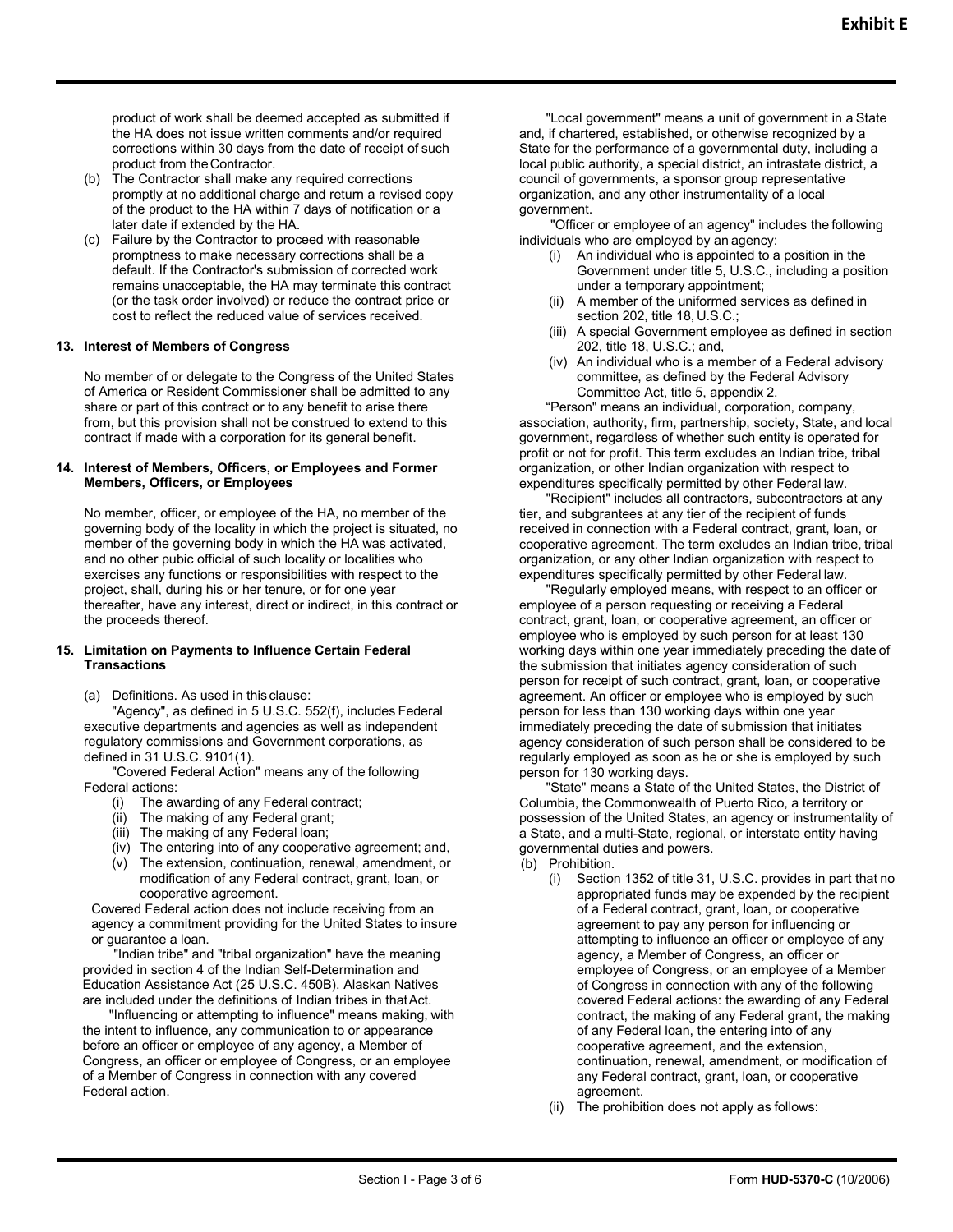(1) Agency and legislative liaison by Own Employees.

(a) The prohibition on the use of appropriated funds, in paragraph (i) of this section, does not apply in the case of a payment of reasonable compensation made to an officer or employee of a person requesting or receiving a Federal contract, grant, loan, or cooperative agreement, if the payment is for agency and legislative activities not directly related to a covered Federal action.

(b) For purposes of paragraph (b)(i)(1)(a) of this clause, providing any information specifically requested by an agency or Congress is permitted at any time.

(c) The following agency and legislative liaison activities are permitted at any time only where they are not related to a specific solicitation for any covered Federal action:

(1) Discussing with an agency (including individual demonstrations) the qualities and characteristics of the person's products or services, conditions or terms of sale, and service capabilities; and,

(2) Technical discussions and other activities regarding the application or adaptation of the person's products or services for an agency's use.

(d) The following agency and legislative liaison activities are permitted where they are prior to formal solicitation of any covered Federal action:

(1) Providing any information not specifically requested but necessary for an agency to make an informed decision about initiation of a covered Federal action;

(2) Technical discussions regarding the preparation of an unsolicited proposal prior to its official submission; and

(3) Capability presentations by persons seeking awards from an agency pursuant to the provisions of the Small Business Act, as amended by Public Law 95-507 and other subsequent amendments.

(e) Only those activities expressly authorized by subdivision (b)(ii)(1)(a) of this clause are permitted under this clause.

- (2) Professional and technical services.
	- (a) The prohibition on the use of appropriated funds, in subparagraph (b)(i) of this clause, does not apply in the case of-
		- (i) A payment of reasonable compensation made to an officer or employee of a person requesting or receiving a covered Federal action or an extension, continuation, renewal, amendment, or modification of a covered Federal action, if payment is for professional or technical services rendered directly in the preparation, submission, or negotiation of any bid, proposal, or application for that Federal action or for meeting requirements imposed by or pursuant to law as a condition for receiving that Federal action.
		- (ii) Any reasonable payment to a person, other than an officer or employee of a

person requesting or receiving a covered Federal action or an extension, continuation, renewal, amendment, or modification of a covered Federal action if the payment is for professional or technical services rendered directly in the preparation, submission, or negotiation of any bid, proposal, or application for that Federal action or for meeting requirements imposed by or pursuant to law as a condition for receiving that Federal action. Persons other than officers or employees of a person requesting or receiving a covered Federal action include consultants and trade associations.

- (b) For purposes of subdivision  $(b)(ii)(2)(a)$  of clause, "professional and technical services" shall be limited to advice and analysis directly applying any professional or technical discipline.
- (c) Requirements imposed by or pursuant to law as a condition for receiving a covered Federal award include those required by law or regulation, or reasonably expected to be required by law or regulation, and any other requirements in the actual award documents.
- (d) Only those services expressly authorized by subdivisions (b)(ii)(2)(a)(i) and (ii) of this section are permitted under this clause.
- (iii) Selling activities by independent sales representatives.
- (c) The prohibition on the use of appropriated funds, in subparagraph (b)(i) of this clause, does not apply to the following selling activities before an agency by independent sales representatives, provided such activities are prior to formal solicitation by an agency and are specifically limited to the merits of the matter:
	- (i) Discussing with an agency (including individual demonstration) the qualities and characteristics of the person's products or services, conditions or terms of sale, and service capabilities; and
	- (ii) Technical discussions and other activities regarding the application or adaptation of the person's products or services for an agency's use.
- (d) Agreement. In accepting any contract, grant, cooperative agreement, or loan resulting from this solicitation, the person submitting the offer agrees not to make any payment prohibited by this clause.
- (e) Penalties. Any person who makes an expenditure prohibited under paragraph (b) of this clause shall be subject to civil penalties as provided for by 31 U.S.C. 1352. An imposition of a civil penalty does not prevent the Government from seeking any other remedy that may be applicable.
- (f) Cost Allowability. Nothing in this clause is to be interpreted to make allowable or reasonable any costs which would be unallowable or unreasonable in accordance with Part 31 of the Federal Acquisition Regulation (FAR), or OMB Circulars dealing with cost allowability for recipients of assistance agreements. Conversely, costs made specifically unallowable by the requirements in this clause will not be made allowable under any of the provisions of FAR Part 31 or the relevant OMB Circulars.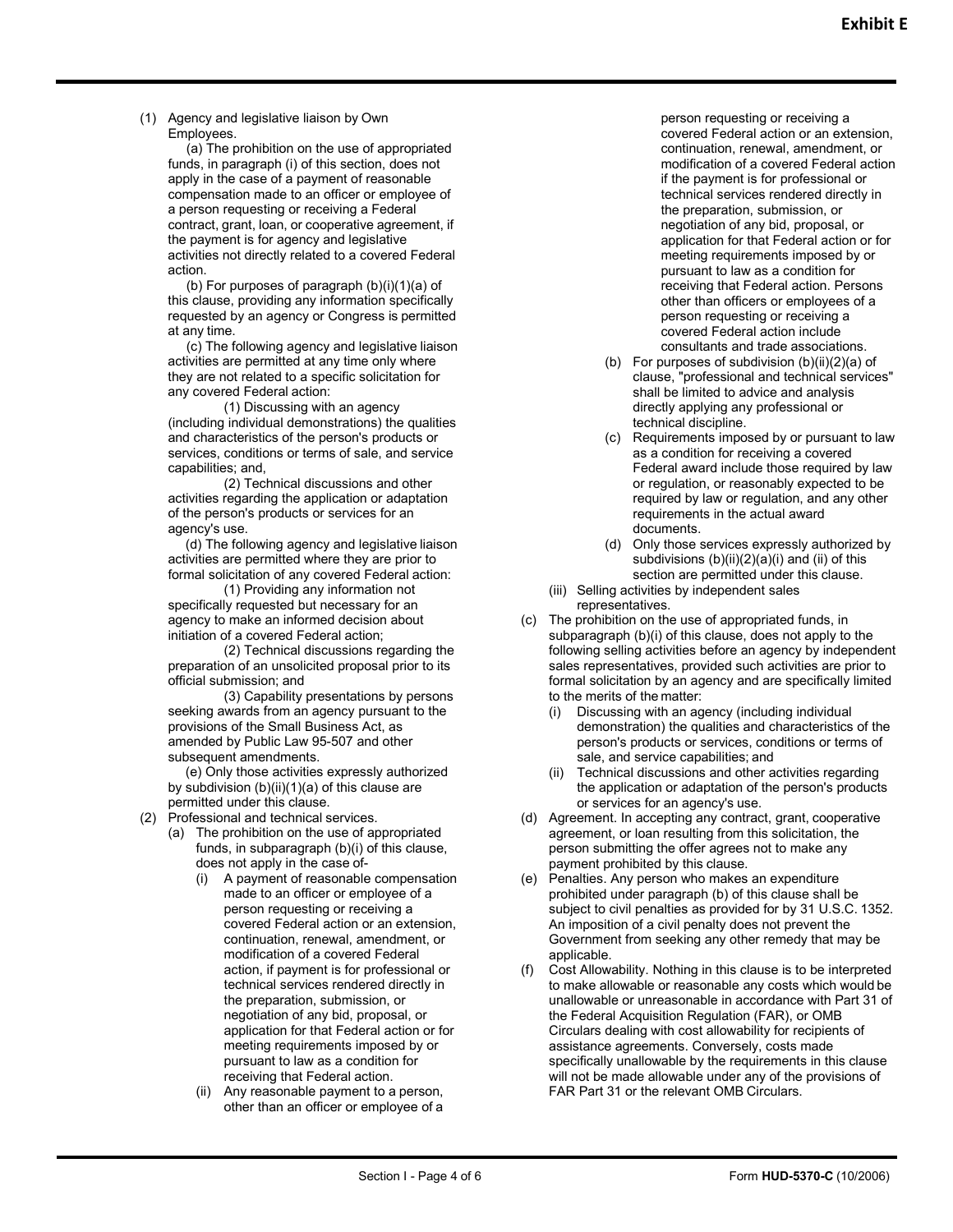#### **16. Equal Employment Opportunity**

During the performance of this contract, the Contractor agrees as follows:

- (a) The Contractor shall not discriminate against any employee or applicant for employment because of race, color, religion, sex, or national origin.
- (b) The Contractor shall take affirmative action to ensure that applicants are employed, and that employees are treated during employment without regard to their race, color, religion, sex, or national origin. Such action shall include, but not be limited to (1) employment; (2) upgrading; (3) demotion; (4) transfer; (5) recruitment or recruitment advertising; (6) layoff or termination; (7) rates of pay or other forms of compensation; and (8) selection for training, including apprenticeship.
- (c) The Contractor shall post in conspicuous places available to employees and applicants for employment the notices to be provided by the Contracting Officer that explain this clause.
- (d) The Contractor shall, in all solicitations or advertisements for employees placed by or on behalf of the Contractor, state that all qualified applicants will receive consideration for employment without regard to race, color, religion, sex, or national origin.
- (e) The Contractor shall send, to each labor union or representative of workers with which it has a collective bargaining agreement or other contract or understanding, the notice to be provided by the Contracting Officer advising the labor union or workers' representative of the Contractor's commitments under this clause, and post copies of the notice in conspicuous places available to employees and applicants for employment.
- (f) The Contractor shall comply with Executive Order 11246, as amended, and the rules, regulations, and orders of the Secretary of Labor.
- (g) The Contractor shall furnish all information and reports required by Executive Order 11246, as amended and by rules, regulations, and orders of the Secretary of Labor, or pursuant thereto. The Contractor shall permit access to its books, records, and accounts by the Secretary of Labor for purposes of investigation to ascertain compliance with such rules, regulations, and orders.
- (h) In the event of a determination that the Contractor is not in compliance with this clause or any rule, regulation, or order of the Secretary of Labor, this contract may be canceled, terminated, or suspended in whole or in part, and the Contractor may be declared ineligible for further Government contracts, or federally assisted construction contracts under the procedures authorized in Executive Order 11246, as amended. In addition, sanctions may be imposed and remedies invoked against the Contractor as provided in Executive Order 11246, as amended, the rules, regulations, and orders of the Secretary of Labor, or as otherwise provided by law.
- (i) The Contractor shall include the terms and conditions of this clause in every subcontract or purchase order unless exempted by the rules, regulations, or orders of the Secretary of Labor issued under Executive Order 11246, as amended, so that these terms and conditions will be binding upon each subcontractor or vendor. The Contractor shall take such action with respect to any subcontractor or purchase order as the Secretary of Housing and Urban Development or the Secretary of Labor may direct as a means of enforcing such provisions, including sanctions for noncompliance; provided that ifthe

Contractor becomes involved in, or is threatened with, litigation with a subcontractor or vendor as a result of such direction, the Contractor may request the United States to enter into the litigation to protect the interests of the United States.

#### **17. Dissemination or Disclosure of Information**

No information or material shall be disseminated or disclosed to the general public, the news media, or any person or organization without prior express written approval by the HA.

#### **18. Contractor's Status**

It is understood that the Contractor is an independent contractor and is not to be considered an employee of the HA, or assume any right, privilege or duties of an employee, and shall save harmless the HA and its employees from claims suits, actions and costs of every description resulting from the Contractor's activities on behalf of the HA in connection with thisAgreement.

#### **19. Other Contractors**

HA may undertake or award other contracts for additional work at or near the site(s) of the work under this contract. The contractor shall fully cooperate with the other contractors and with HA and HUD employees and shall carefully adapt scheduling and performing the work under this contract to accommodate the additional work, heeding any direction that may be provided by the Contracting Officer. The contractor shall not commit or permit any act that will interfere with the performance of work by any other contractor or HA employee.

#### **20. Liens**

The Contractor is prohibited from placing a lien on HA's property. This prohibition shall apply to all subcontractors.

#### **21. Training and Employment Opportunities for Residents in the Project Area** (Section 3, HUD Act of 1968; 24 CFR 135)

- (a) The work to be performed under this contract is subject to the requirements of section 3 of the Housing and Urban Development Act of 1968, as amended, 12 U.S.C. 1701u (section 3). The purpose of section 3 is to ensure that employment and other economic opportunities generated by HUD assistance or HUD-assisted projects covered by section 3, shall, to the greatest extent feasible, be directed to low- and very low-income persons, particularly persons who are recipients of HUD assistance for housing.
- (b) The parties to this contract agree to comply with HUD's regulations in 24 CFR Part 135, which implement section 3. As evidenced by their execution of this contract, the parties to this contract certify that they are under no contractual or other impediment that would prevent them from complying with the Part 135 regulations.
- (c) The contractor agrees to send to each labor organization or representative of workers with which the contractor has a collective bargaining agreement or other understanding, if any, a notice advising the labor organization or workers' representative of the contractor's commitments under this section 3 clause, and will post copies of the notice in conspicuous places at the work site where both employees and applicants for training and employment positions can see the notice. The notice shall describe the section 3 preference, shall set forth minimum number and job titles subject to hire, availability of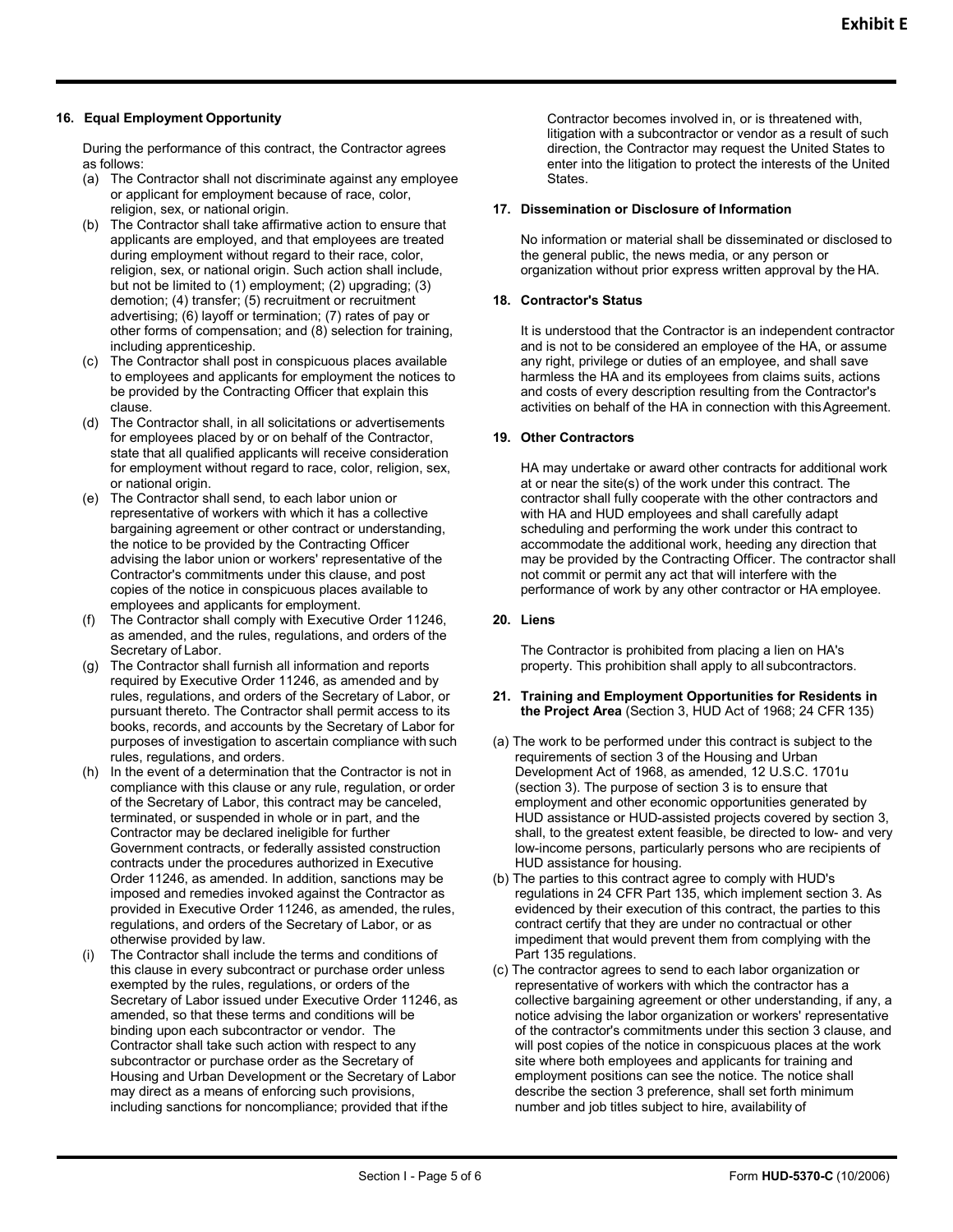apprenticeship and training positions, the qualifications for each; and the name and location of the person(s) taking applications for each of the positions; and the anticipated date the work shall begin.

- (d) The contractor agrees to include this section 3 clause in every subcontract subject to compliance with regulations in 24 CFR Part 135, and agrees to take appropriate action, as provided in an applicable provision of the subcontract or in this section 3 clause, upon a finding that the subcontractor is in violation of the regulations in 24 CFR Part 135. The contractor will not subcontract with any subcontractor where the contractor has notice or knowledge that the subcontractor has been found in violation of the regulations in 24 CFR Part 135.
- (e) The contractor will certify that any vacant employment positions, including training positions, that are filled (1) after the contractor is selected but before the contract is executed, and (2) with persons other than those to whom the regulations of 24 CFR Part 135 require employment opportunities to be directed, were not filled to circumvent the contractor's obligations under 24 CFR Part 135.
- (f) Noncompliance with HUD's regulations in 24 CFR Part 135 may result in sanctions, termination of this contract for default, and debarment or suspension from future HUD assisted contracts.

#### **22. Procurement of Recovered Materials**

- (a) In accordance with Section 6002 of the Solid Waste Disposal Act, as amended by the Resource Conservation and Recovery Act, the Contractor shall procure items designated in guidelines of the Environmental Protection Agency (EPA) at 40 CFR Part 247 that contain the highest percentage of recovered materials practicable, consistent with maintaining a satisfactory level of competition. The Contractor shall procure items designated in the EPA guidelines that contain the highest percentage of recovered materials practicable unless the Contractor determines that such items: (1) are not reasonably available in a reasonable period of time; (2) fail to meet reasonable performance standards, which shall be determined on the basis of the guidelines of the National Institute of Standards and Technology, if applicable to the item; or (3) are only available at an unreasonable price.
- (b) Paragraph (a) of this clause shall apply to items purchased under this contract where: (1) the Contractor purchases in excessof \$10,000 of the item under this contract; or (2) during the preceding Federal fiscal year, the Contractor: (i) purchased any amount of the items for use under a contract that was funded with Federal appropriations and was with a Federal agency or a State agency or agency of a political subdivision of a State; and (ii) purchased a total of in excess of \$10,000 of the item both under and outside that contract.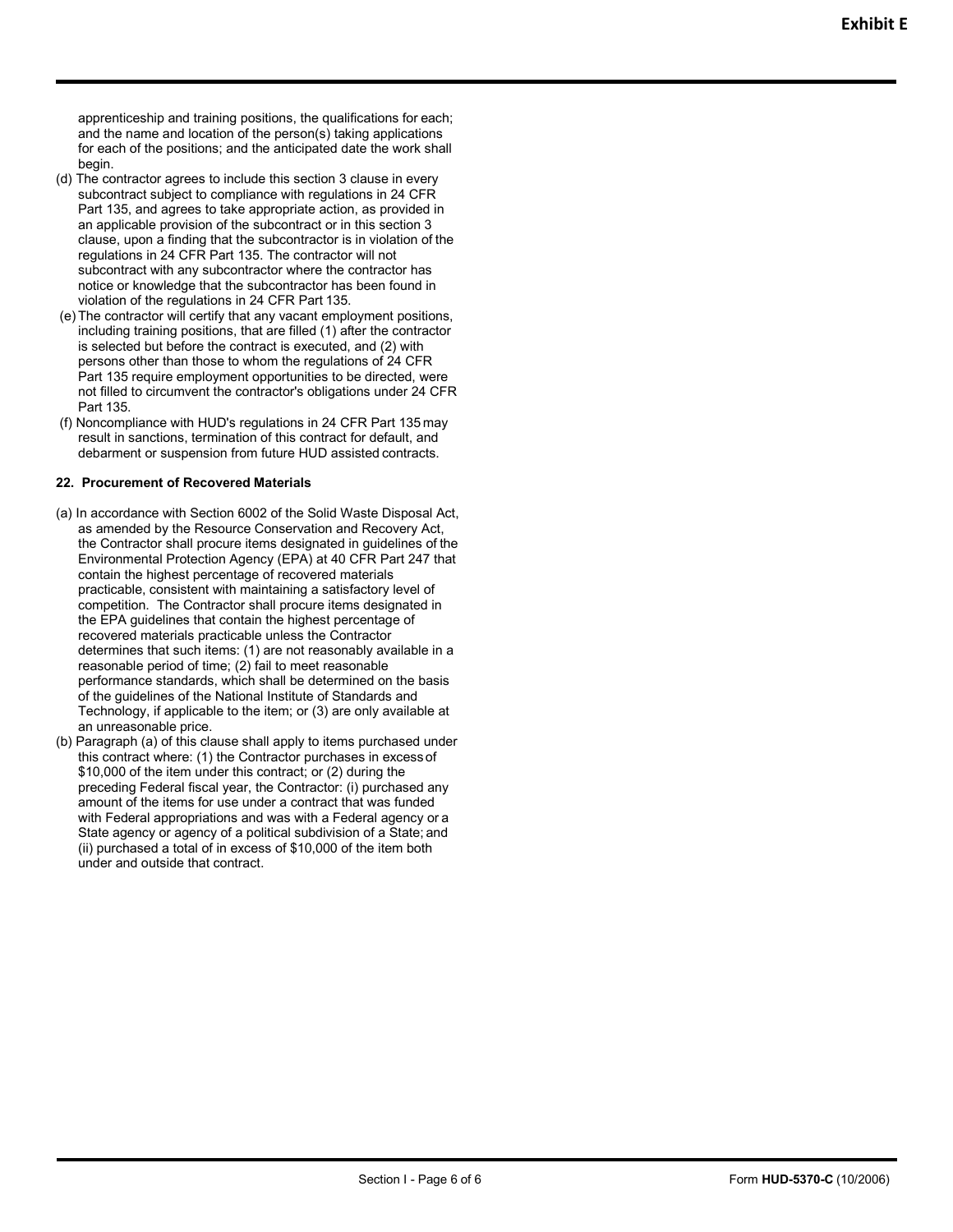**Exhibit F**

## PROFESSIONAL SERVICES CONTRACT DOCUMENTS

FOR

## INSERT NAME HERE

## BOARD OF COMMISSIONERS OF THE HOUSING AUTHORITY OF CLACKAMAS COUNTY

Jim Bernard, Chair Sonya Fischer, Commissioner Ken Humberston, Commissioner Paul Savas, Commissioner Martha Schrader, Commissioner Paul Reynolds, Resident Commissioner

--------------------------------------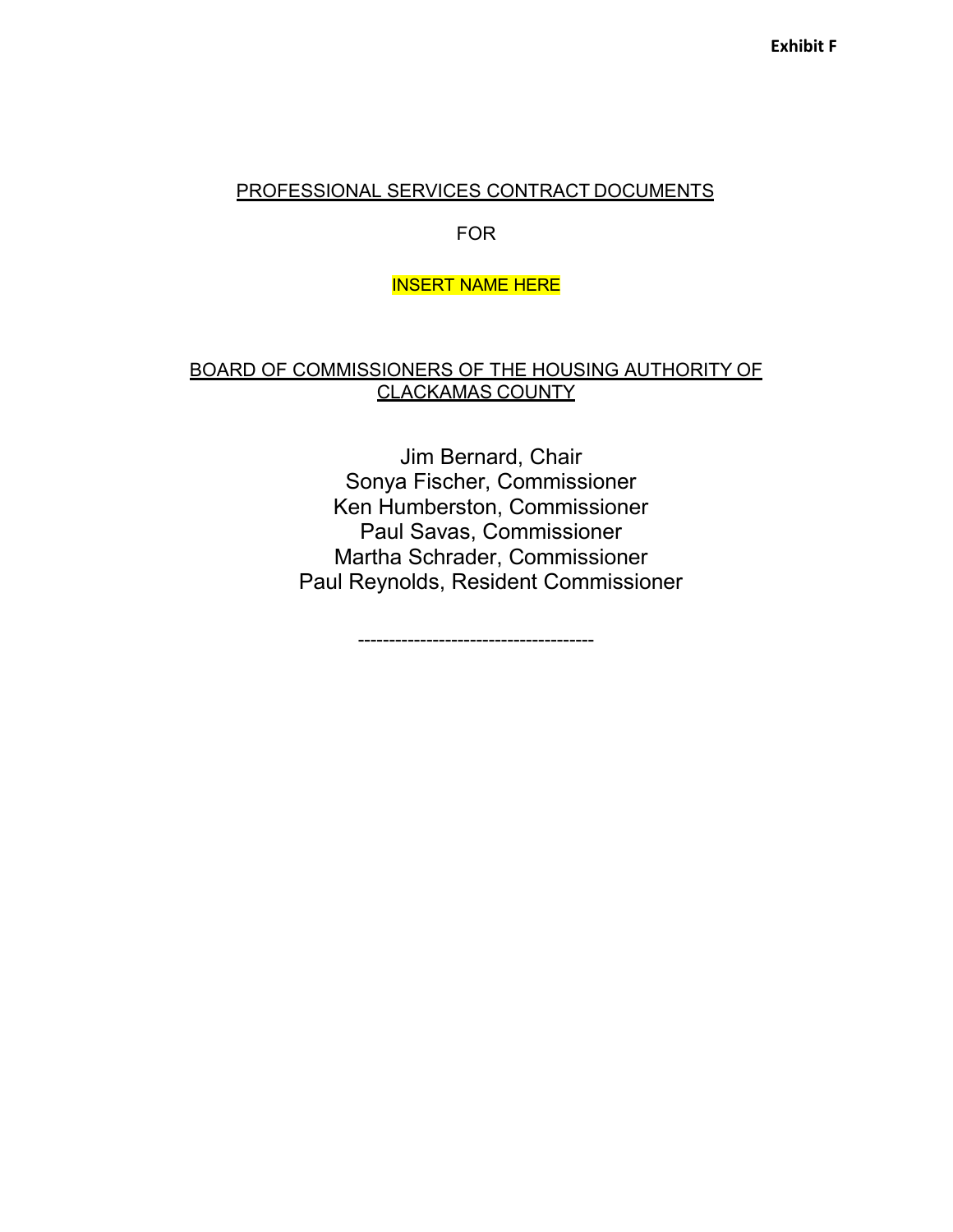## PROFESSIONAL SERVICES CONTRACT FOR **INSERT SERVICE HERE**

This contract for professional services is entered into by and between the Housing Authority of Clackamas County, hereinafter referred to as HACC, and **Insert Name,** hereinafter called the CONTRACTOR. HACC and CONTRACTOR, in consideration of the mutual promises, terms and conditions provided herein, agree to the following:

## **I. SCOPE OF WORK and TERM OF CONTRACT:**

This agreement covers the services as described in Attachment "A", which by this reference is hereby incorporated into and made a part of this contract. Work shall be performed in accordance with a schedule approved by the HACC. The term of the contract shall commence upon contract execution and continue through **insert date here.** Passage of the contract expiration date shall not extinguish or prejudice HACC's right to enforce this contract with respect to any default or defect in performance that has not been cured.

## **II. COMPENSATION:**

**A.** The HACC agrees to compensate the CONTRACTOR on a fee-forservices basis as provided for in **Attachment "B"**, which by this reference is hereby incorporated into and made a part of this contract. Invoices submitted for payment in connection with this agreement shall be properly documented and shall indicate pertinent HACC contract and/or purchase order numbers. All charges shall be billed monthly and will be paid net 30 days from receipt of invoice. The maximum compensation authorized under this contract shallbe **\$XXXXXXXXXXXX**. CONTRACTOR bears the risk of non-payment for services in excess of the amount stated above without prior HACC approval; but HACC reserves the right to ratify and pay for such services in its solediscretion.

**B.** The CONTRACTOR is engaged hereby as an independent contractor and will be so deemed for purposes of the following:

**1.** The CONTRACTOR will be solely responsible for payment of any Federal or State taxes required as a result of this agreement.

**2.** This contract is not intended to entitle the CONTRACTOR to any benefits generally granted to HACC employees. Without limitation, but by way of illustration, the benefits which are not intended to be extended by this contract to the CONTRACTOR are vacation, holiday and sick leave, other leaves with pay, tenure, medical and dental coverage, life and disability insurance, overtime, Social Security, Workers' Compensation, unemployment compensation, or retirement benefits (except insofaras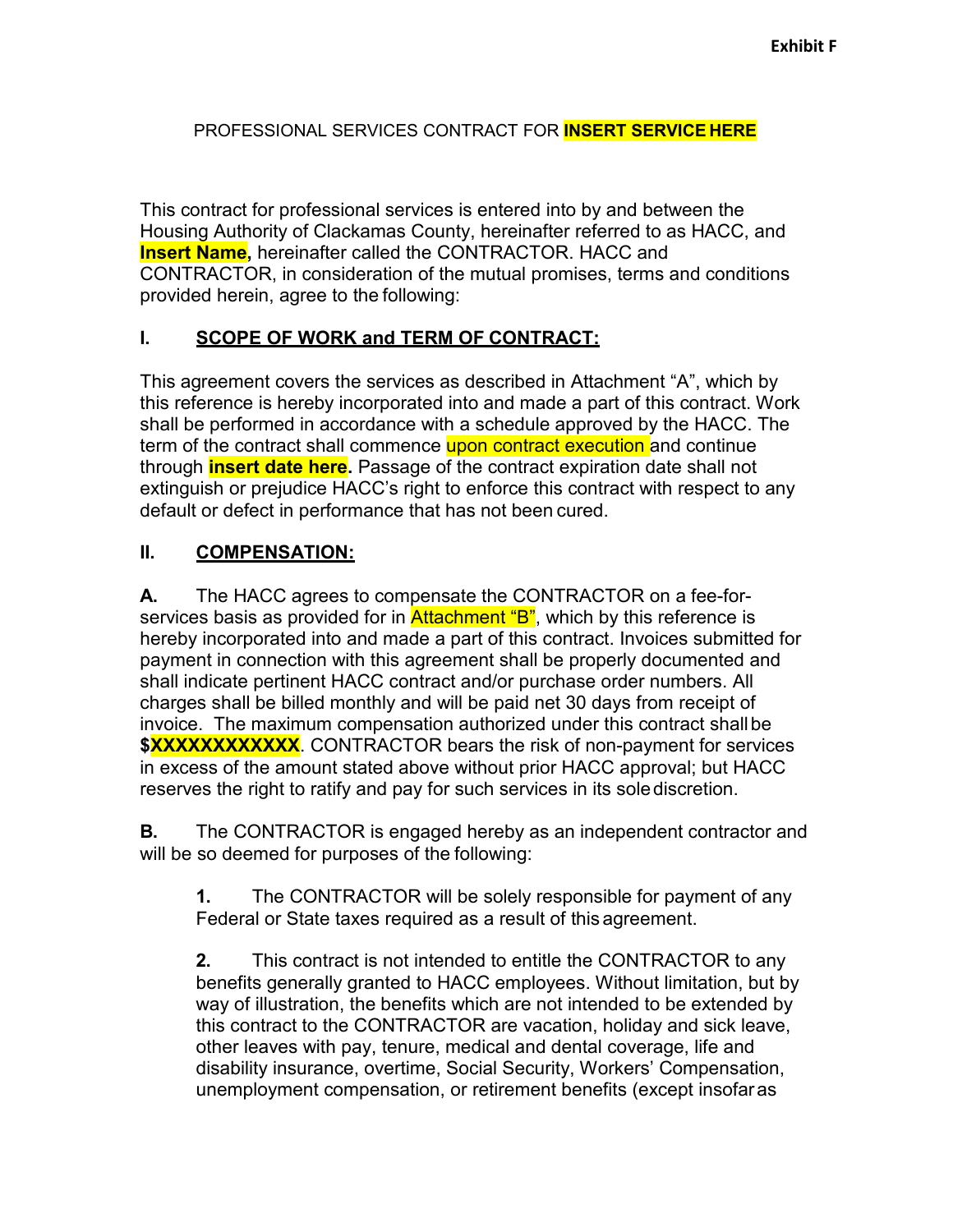benefits are otherwise required by law if the CONTRACTOR is presently a member of the Public Employees Retirement System).

**3.** If the CONTRACTOR has the assistance of other persons in the performance of this contract, and the CONTRACTOR is a subject employer, the CONTRACTOR shall qualify and remain qualified for the term of this contract as an insured employer under ORS 656.

**4.** CONTRACTOR represents and warrants that CONTRACTOR is not an employee of HACC or of the Federal Government, meets the independent contractor standards of ORS 670.600, and is not an "officer", "employee", or "agent" of HACC, as those terms are used in ORS 30.260 et. seq.

## **III. CONSTRAINTS**

The CONTRACTOR agrees:

**A.** CONTRACTOR shall not delegate the responsibility for providing services under this contract to any other individual or agency without the express written permission of HACC.

**B.** Pursuant to the requirements of ORS 279B.020 and ORS279B.220 through 279B.235, the following terms and conditions are made a part of this agreement:

**1.** CONTRACTOR shall:

**a.** Make payments promptly, as due, to all persons supplying to the CONTRACTOR labor or materials for the prosecution of the work provided for in this agreement.

**b.** Pay all contributions or amounts due the Industrial Accident Fund from such CONTRACTOR or subcontractor incurred in the performance of this agreement.

**c.** Not permit any lien or claim to be filed or prosecuted against the HACC on account of any labor or material furnished.

**2.** If the CONTRACTOR fails, neglects or refuses to make prompt payment of any claim for labor or services furnished to the CONTRACTOR or a subcontractor by any person in connection with this agreement as such claim becomes due, the proper officer representing HACC may pay such claim to the person furnishing the labor or services and charge the amount of the payment against funds due or to become due the CONTRACTOR by reason of this agreement.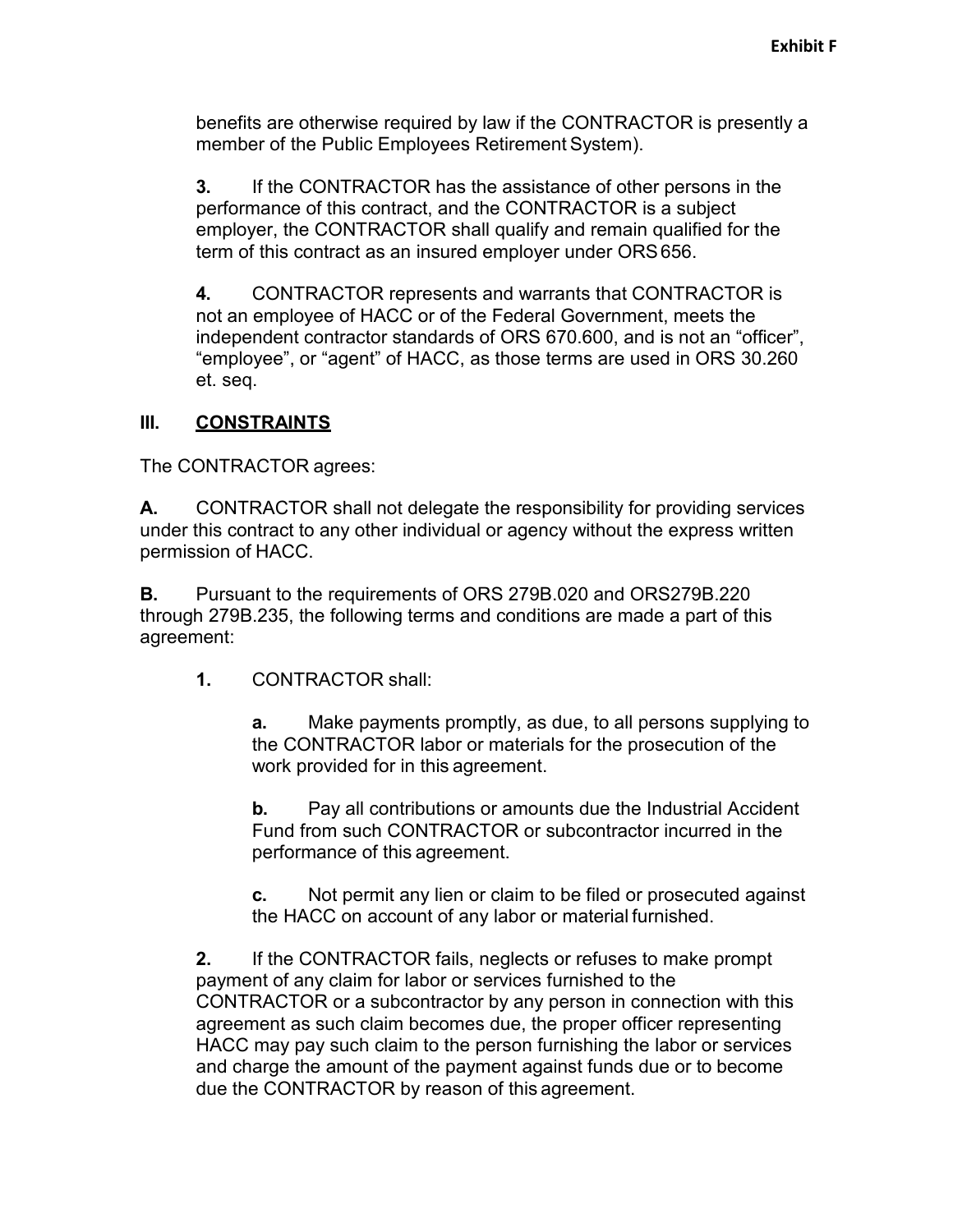**3.** The CONTRACTOR shall pay employees for work in accordance with ORS 279B.020 and ORS 279B.235, which are incorporated hereinby this reference.

All subject employers working under the contract are either employers that will comply with ORS 656.017 or employers that are exempt under ORS 656.126.

**4.** The CONTRACTOR shall promptly, as due, make payment to any person or partnership, association or corporation furnishing medical, surgical and hospital care or other needed care and attention incident to sickness and injury to the employees of the CONTRACTOR, of all sums which the CONTRACTOR agrees to pay for such services and all moneys and sums which the CONTRACTOR collected or deducted from the wages of the CONTRACTOR'S employees pursuant to any law, contract or agreement for the purpose of providing or paying for such services.

**5.** The CONTRACTOR shall comply with all federal, state and local laws, regulations, executive orders and ordinances applicable to thework under this contract.

**6.** The CONTRACTOR shall indemnify, save harmless and defend the HACC, its officers, commissioners and employees from and against all claims and actions, and all expenses incidental to the investigation and defense thereof, arising out of or based upon damage or injuries to persons or property caused by the negligent acts, errors, omissions, or fault of the CONTRACTOR or the CONTRACTOR'S employees.

**7.** Services performed by CONTRACTOR shall be performed in a comparable manner and with the same degree of care, skill, diligence, competency, and knowledge which is ordinarily exhibited and possessed by other professionals in good standing in the same or similar field in the same community as CONTRACTOR.

## **IV. INSURANCE REQUIREMENTS**

CONTRACTOR shall procure and maintain for the duration of the contract insurance against claims for injuries to persons or damages to property which may arise from or in connection with the CONTRACTOR, its agents, representatives, employees, or sub-contractors.

## **A. MINIMUM SCOPE OF INSURANCE** Coverage shall be at least as broad as:

1. Insurance Services Office Commercial General Liability coverage *(occurrence form CG 0 01 10 01)*.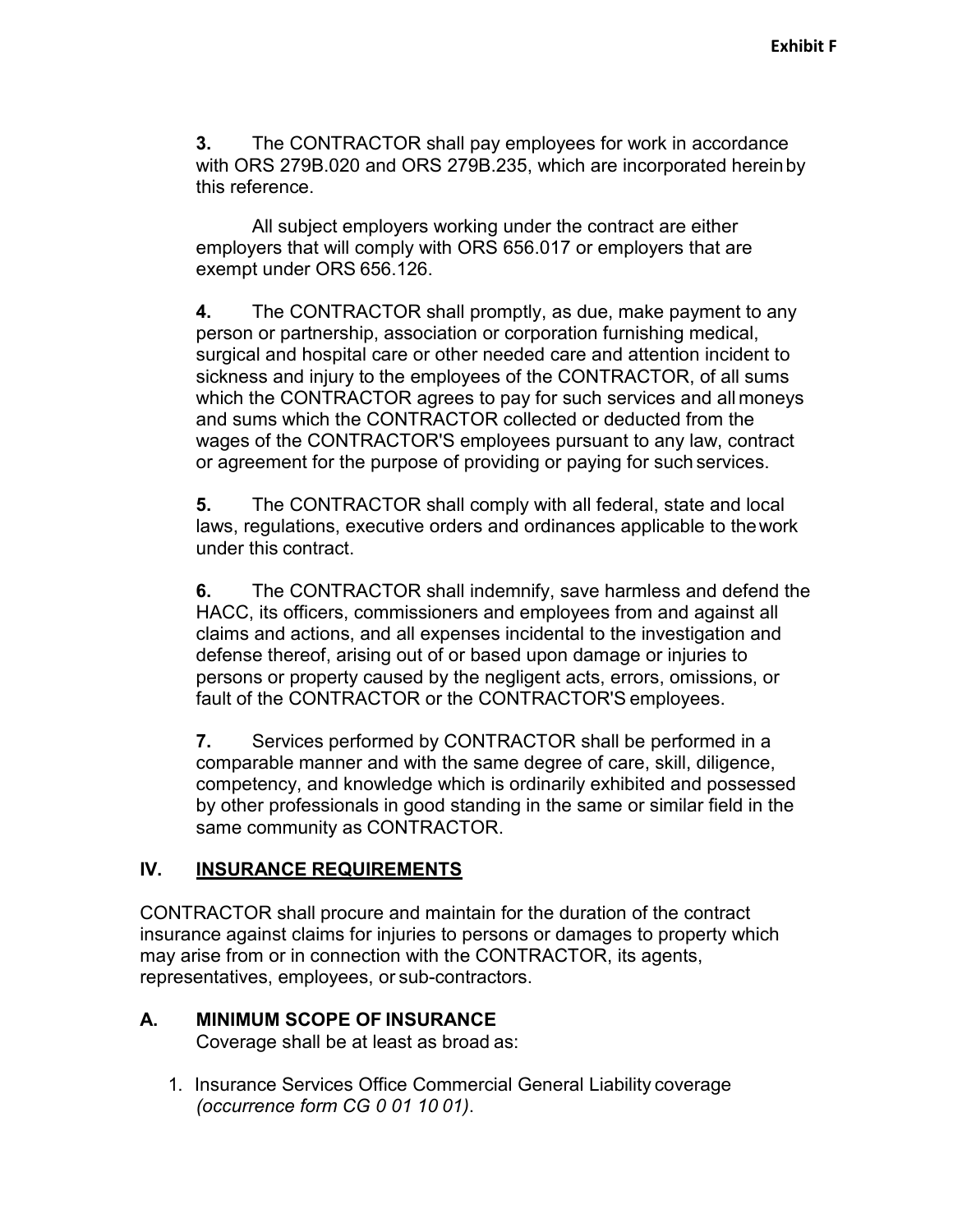- 2. Insurance Services Office Additional Insured form *(CG 20 37 or CG20 26)*.
- 3. Insurance Services Office form number CA 00 01 06 92 covering Automobile Liability, Code 1 *(any auto) [require if scope of work includes driving on HACC property]*.
- 4. Workers' Compensation insurance as required by state law and Employer's Liability Insurance.
- 5. Professional Errors and Omissions Liability insurance appropriate to the CONTRACTOR's profession.

## **B. MINIMUM LIMITS OF INSURANCE**

CONTRACTOR shall maintain limits no less than:

- 1. General Liability: \$1,000,000 per occurrence for Bodily Injury, Personal Injury, and Property Damage. (*including coverages for discrimination, ADA violations, and sexual molestation)*. If Commercial General Liability Insurance or other form with a general aggregate limit is used, either the general aggregate limit shall apply separately to this contract or the general aggregate limit shall be twice the required occurrencelimit.
- 2. Automobile Liability: \$1,000,000 per accident for Bodily Injury and Property Damage.
- 3. Workers' Compensation *(statutory)* and Employer's Liability: \$1,000,000 per accident for Bodily Injury or Disease.
- 4. Professional Errors and Omissions Liability insurance: \$1,000,000 per occurrence.

## *NOTE: These limits can be attained by individual policies or by combining primary and umbrella policies.*

# **C. DEDUCTIBLES AND SELF-INSURED RETENTIONS**

Any deductibles or self-insured retentions must be declared to and approved by HACC. At the option of HACC, either: the insurer shall reduce or eliminate such deductibles or self-insured retentions as respects HACC, its officers, officials, employees, and volunteers; or the CONTRACTOR shall provide a financial guarantee satisfactory to HACC guaranteeing payment of losses and related investigations, claim administration, and defense expenses.

# **D. OTHER INSURANCE PROVISIONS**

The General Liability and Automobile Liability policies are to contain, orbe endorsed to contain, the following provisions:

1. HACC, its officers, officials, employees, and volunteers are to be covered as additional insured with respect to liability arising out of work or operations performed by or on behalf of the CONTRACTOR; or automobiles owned, leased, hired, or borrowed by the CONTRACTOR.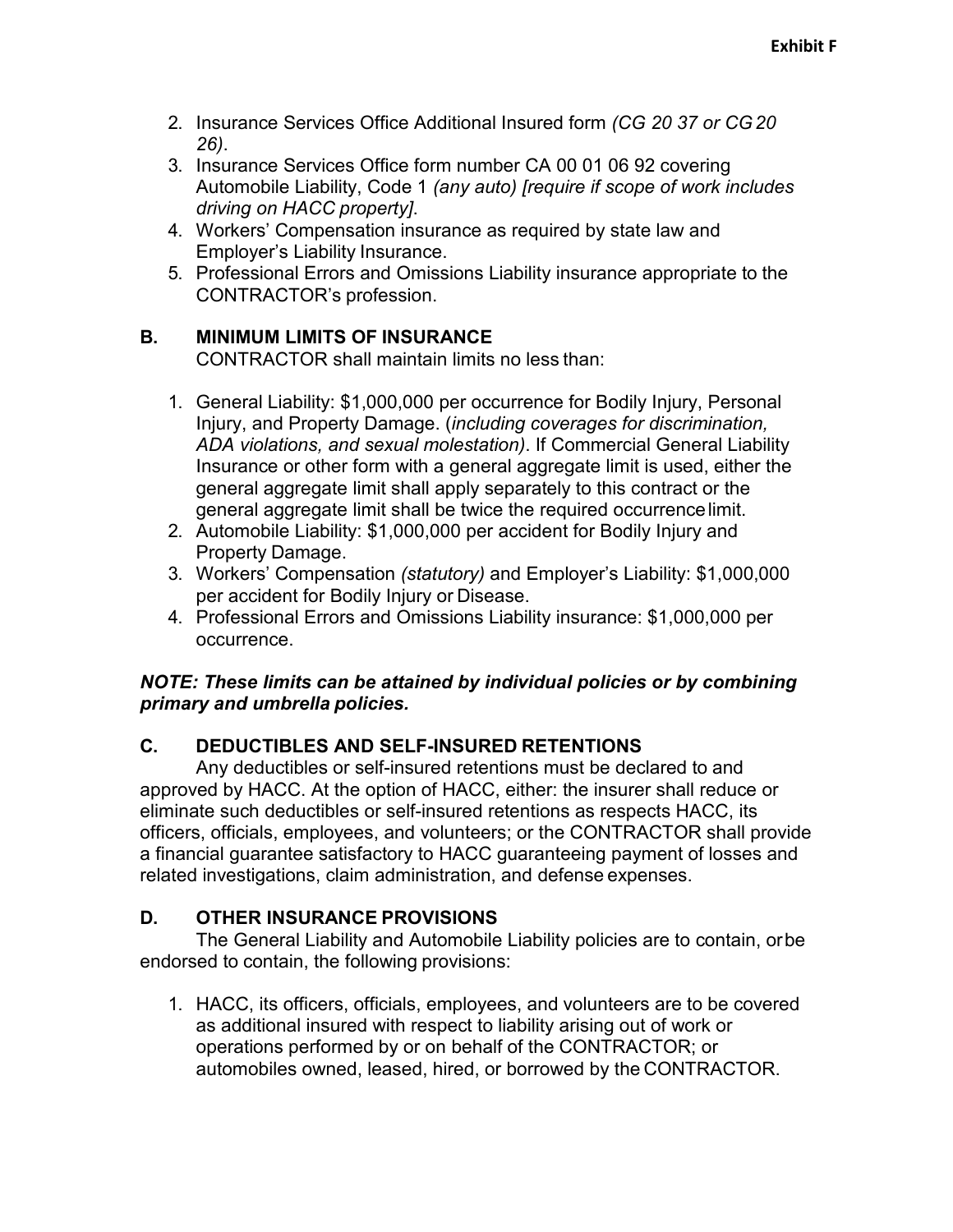- 2. The CONTRACTOR's insurance coverage shall be primary insurance as respects HACC, its officers, officials, employees, and volunteers. Any insurance or self-insurance maintained by HACC, its officers, officials, employees, or volunteers shall be excess of the CONTRACTOR's insurance.
- 3. Each insurance policy required by these specifications shall be endorsed to state that coverage shall not be cancelled or materially changed, except after thirty (30) days prior written notice by certified mail, return receipt requested, has been given to HACC.
- 4. Maintenance of the proper insurance for the duration of the contract is a material element of the contract. Material changes in the required coverage or cancellation of the coverage shall constitute a material breach of the contract by the CONTRACTOR.

## **E. ACCEPTABILITY OF INSURERS**

Insurance is to be placed with insurers with a current A.M. Best's rating of no less than B+: CONTRACTOR must provide written verification of their insurer's rating.

# **F. VERIFICATION OF COVERAGE**

CONTRACTOR shall furnish HACC with original certificates and amendatory endorsements effecting coverage required by these specifications. The endorsements should conform fully to the requirements. All certificates and endorsements are to be received and approved by HACC in sufficient time before the agreement commences to permit CONTRACTOR to remedy any deficiencies. HACC reserves the right to require complete, certified copies of all required insurance policies, including endorsements effecting the coverage required by these specifications at any time.

# **G. SUB-CONTRACTORS' INSURANCE**

CONTRACTOR shall include all sub-contractors as insureds under its policies or shall furnish separate insurance certificates and endorsements for each sub-contractor in a manner and in such time as to permit HACC to approve them before sub-contractors' work begins. All insurance coverages for subcontractors shall be subject to all of the requirements stated above.

Notwithstanding this provision, CONTRACTOR shall indemnify HACC for any claims resulting from the performance or non-performance of the CONTRACTOR's sub-contractors and/or their failure to be properlyinsured.

# **V. SUBCONTRACTORS:**

Use of sub-contractors must be pre-approved in writing by HACC. The CONTRACTOR shall be responsible to HACC for the actions of persons and firms performing subcontract work. The CONTRACTOR certifies that the CONTRACTOR has not discriminated and will not discriminate against any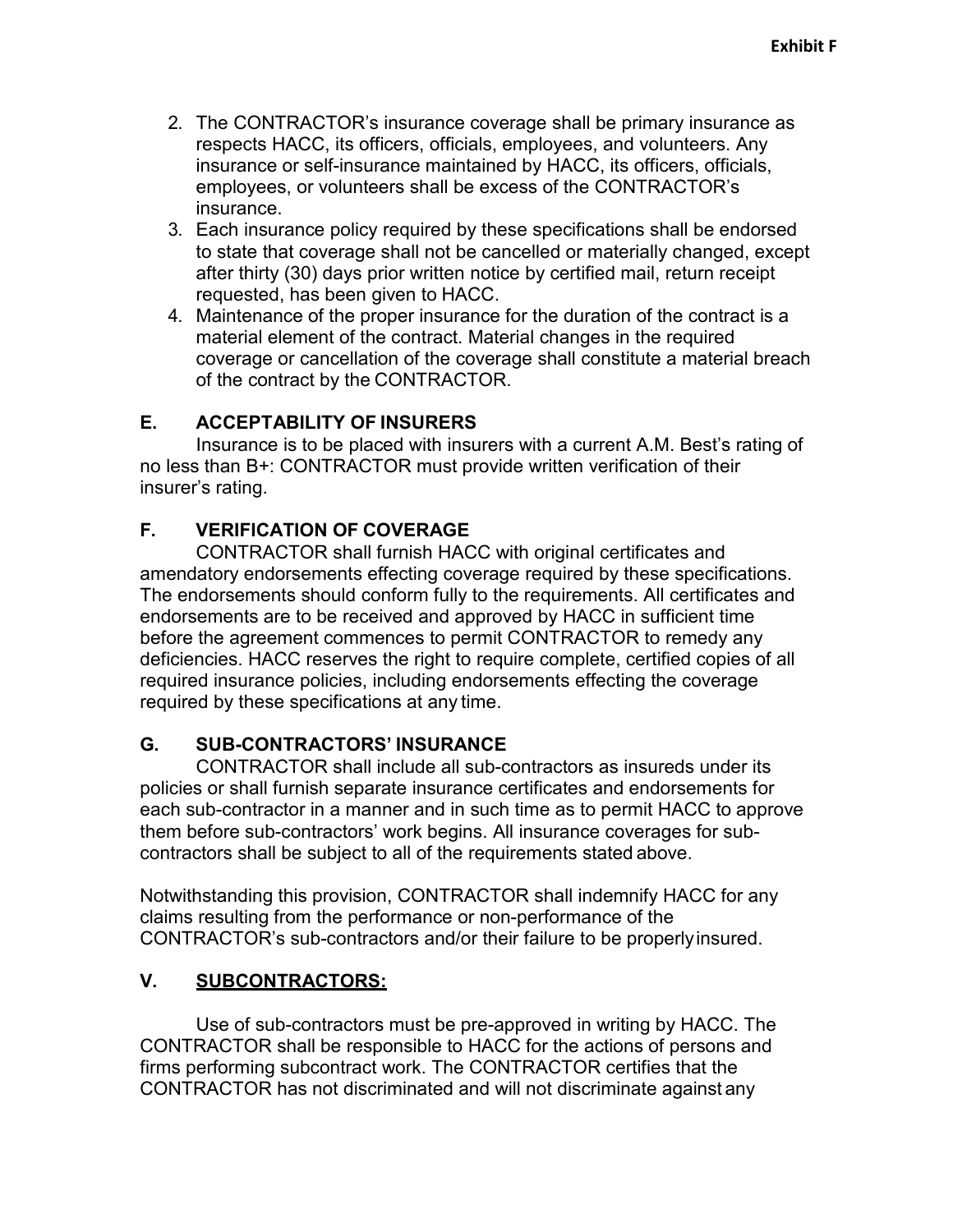minority, women or emerging small business enterprise in obtainingany subcontract.

# **VI. OTHER TERMS:**

**A. Termination.** This contract may be terminated by either party upon at least ten (10) days written notice to the other.

**B. Amendments.** This contract and any amendments to this contract will not be effective until approved in writing by an authorized representative of HACC.

**C. Governing Law/Venue.** This contract shall be governed by the laws of the State of Oregon. Any action or suit commenced in connection with this contract shall be commenced in the Circuit Court of Clackamas County or the Federal District Court for Oregon.

**D. Third Party Beneficiaries.** HACC and CONTRACTOR are the only parties to this contract and are the only parties entitled to enforce its terms. Nothing in this contract gives, or is intended to give, any right or benefit to any third persons unless such third persons are identified individually by nameherein and expressly identified as intended beneficiaries of this contract.

**E. Force Majeure.** Neither HACC nor CONTRACTOR shall be held responsible for delay or default caused by fire, riot, strikes, acts of god, or war, where such cause was beyond their reasonable control. The parties shall, however, make all reasonable efforts to remove or eliminate such a cause of delay or default and shall, upon cessation of the cause, diligently pursue performance of their obligations under this contract.

**F. Survival.** The terms, conditions, representations, and all warranties contained in this contract shall survive the termination or expiration of this contract.

**G. Records.** CONTRACTOR shall maintain all fiscal records relating to this contract in accordance with generally accepted accounting principles. In addition, CONTRACTOR shall maintain any other records pertinent to this contract in such a manner as to clearly document CONTRACTOR'S performance hereunder. Contactor shall maintain any such records for a minimum of three years following final payment and termination of this contract, and CONTRACTOR shall allow HACC and its duly authorized representatives access to such records during that time or until the conclusion of any audit, controversy or litigation arising out of or related to this contract, whichever date is later. All subcontracts shall also comply with these provisions.

**H. Ownership and Use of Documents.** All work products of CONTRACTOR which result from this contract (the "work products"), except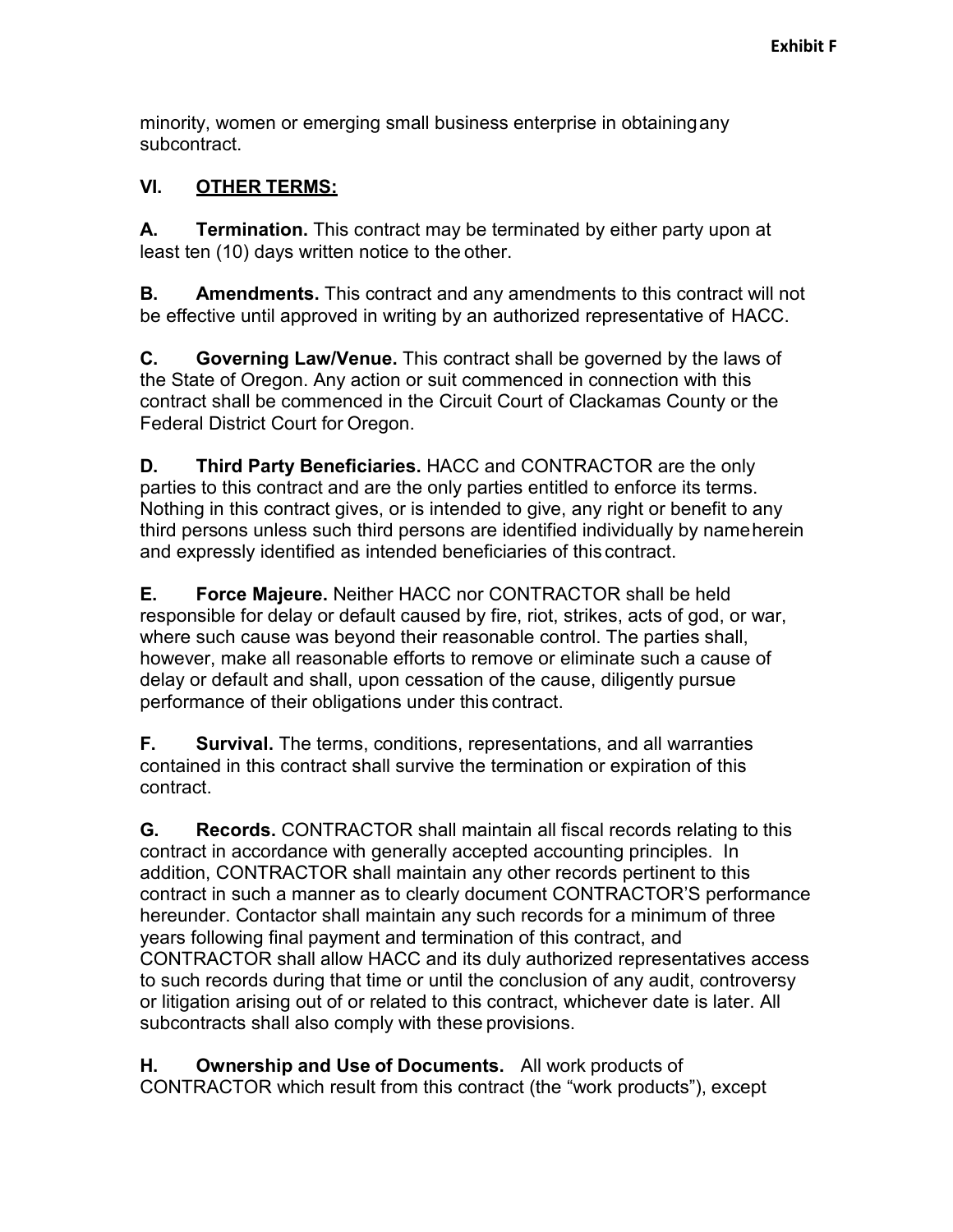material previously and mutually identified as confidential, shall be provided to HACC upon request and shall be considered exclusive property of HACC. In addition, if any of the work products contain intellectual property of CONTRACTOR that is or could be protected by federal copyright, patent, or trademark laws, or state trade secret laws, CONTRACTOR hereby grants HACC a perpetual, royalty-free, fully paid-up, nonexclusive and irrevocable license to copy, reproduce, perform, dispose of, use and re-use, in whole or in part, and to authorize others to do so for HACC purposes, all such work products, including but not limited to any information, designs, plans or works provided or delivered to HACC or produced by CONTRACTOR under this contract.

**I. Whole Contract.** This contract constitutes the complete and exclusive statement of the contract between the parties relevant to the purpose described herein and supersedes and cancels any prior contracts or proposals, oral or written, and all other communication between the parties relating to the subject matter of this contract. No waiver, consent, modification of change of terms of this contract will be binding on either party except as a written addendum signed by authorized agents of both parties.

By their signatures below, the parties to this contract agree to the terms, conditions, and content expressed herein.

Authorized Signature

Name / Title Printed

Date

Telephone / Fax Number

Federal Tax ID Number